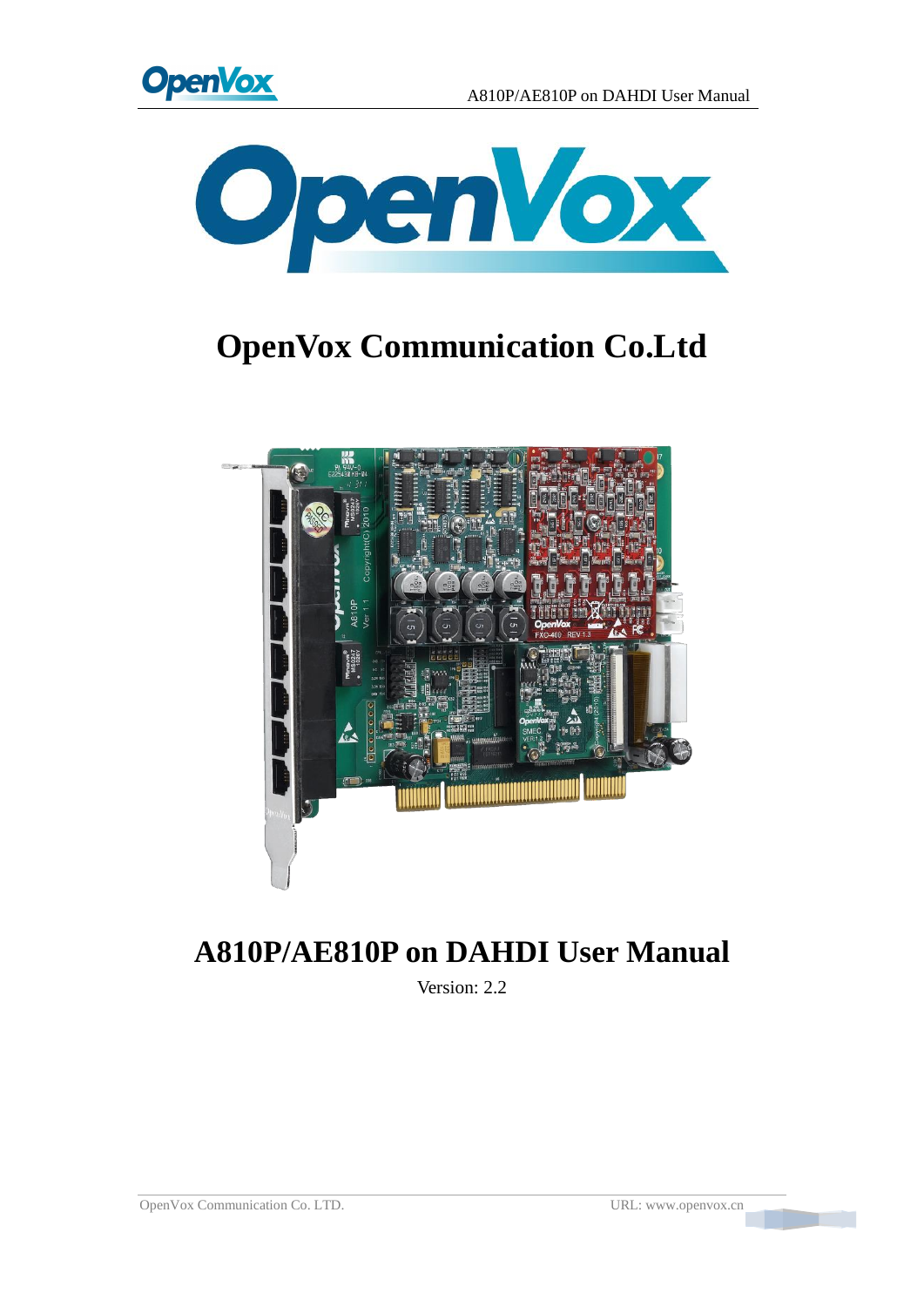



## **OpenVox Communication Co.Ltd**

*Most Advanced Asterisk Cards*

Address: Room 624, 6/F, Tsinghua Information Port, Book Building, Qingxiang Road, Longhua Street, Longhua District, Shenzhen, Guangdong, China 518109 Tel: +86-755-66630978,82535461, 82535362 Business Contact: sales@openvox.cn Technical Support: [support@openvox.cn](mailto:support@openvox.com.cn)

> Business Hours: 09:00-18:00(GMT+8) from Monday to Friday URL: www.openvox.cn

*Thank You for Choosing OpenVox Products!*

OpenVox Communication Co. LTD. URL: www.openvox.cn 1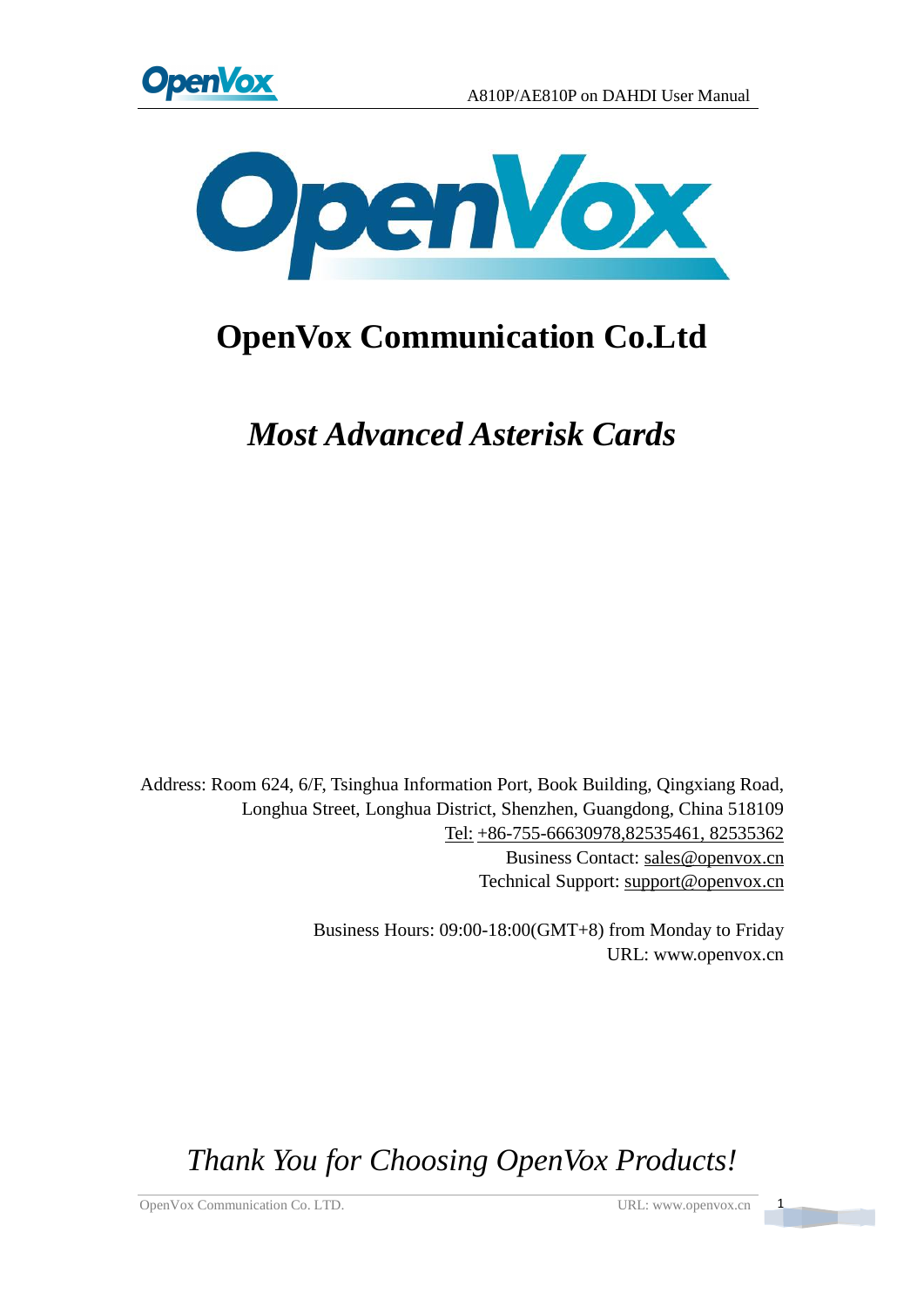

### **Copyright**

Copyright© 2011 OpenVox Inc. All rights reserved. No part of this document may be reproduced without prior written permission.

### **Confidentiality**

Information contained herein is of a highly sensitive nature and is confidential and proprietary to OpenVox Inc. No part may be distributed, reproduced or disclosed orally or in written form to any party other than the direct recipients without the express written consent of OpenVox Inc.

### **Disclaimer**

OpenVox Inc. reserves the right to modify the design, characteristics, and products at any time without notification or obligation and shall not be held liable for any error or damage of any kind resulting from the use of this document. OpenVox has made every effort to ensure that the information contained in this document is accurate and complete; however, the contents of this document are

subject to revision without notice. Please contact OpenVox to ensure you have the latest version of this document.

### **Trademarks**

All other trademarks mentioned in this document are the property of their respective owners.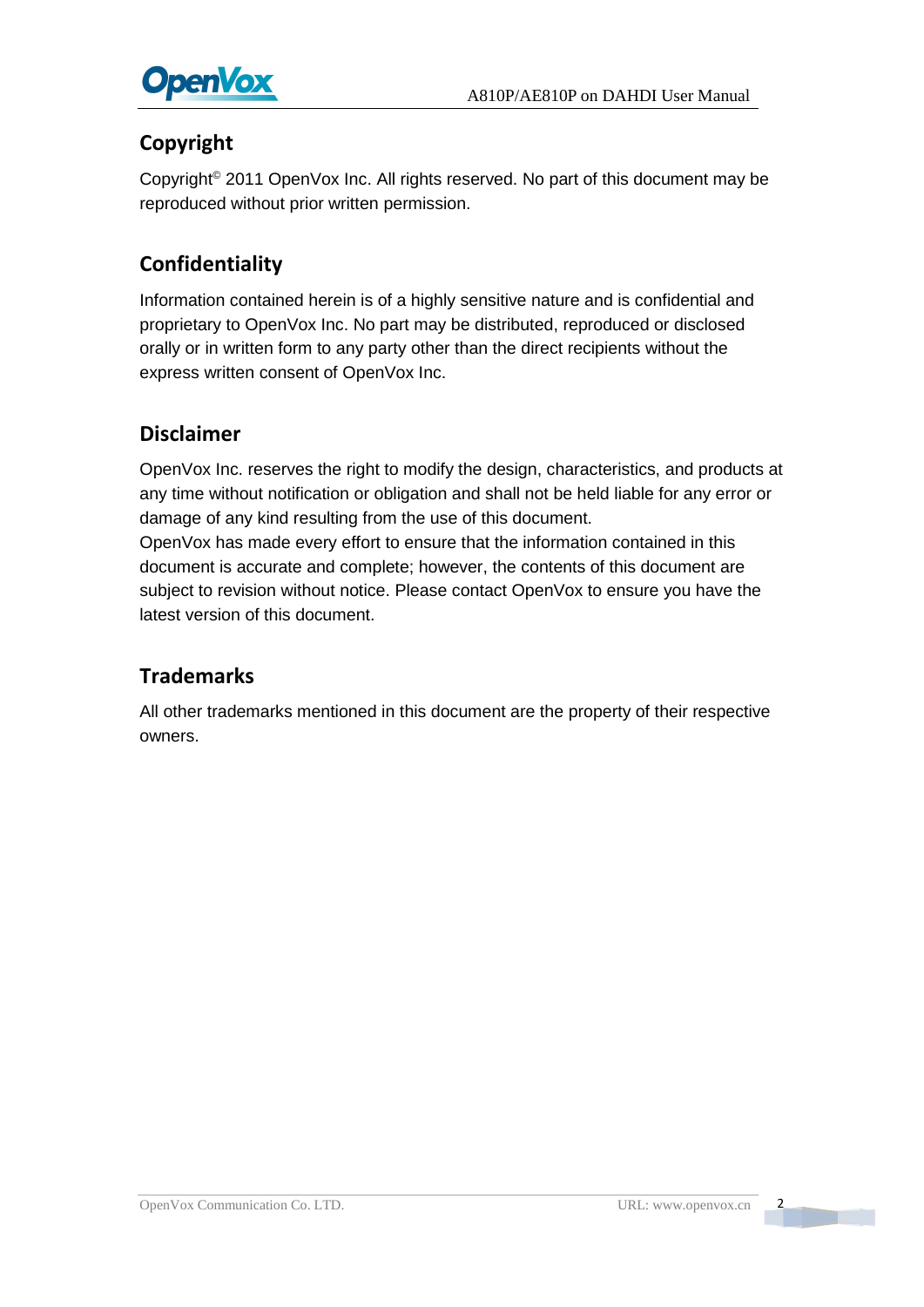

## **Contents**

 $\overline{\mathbf{3}}$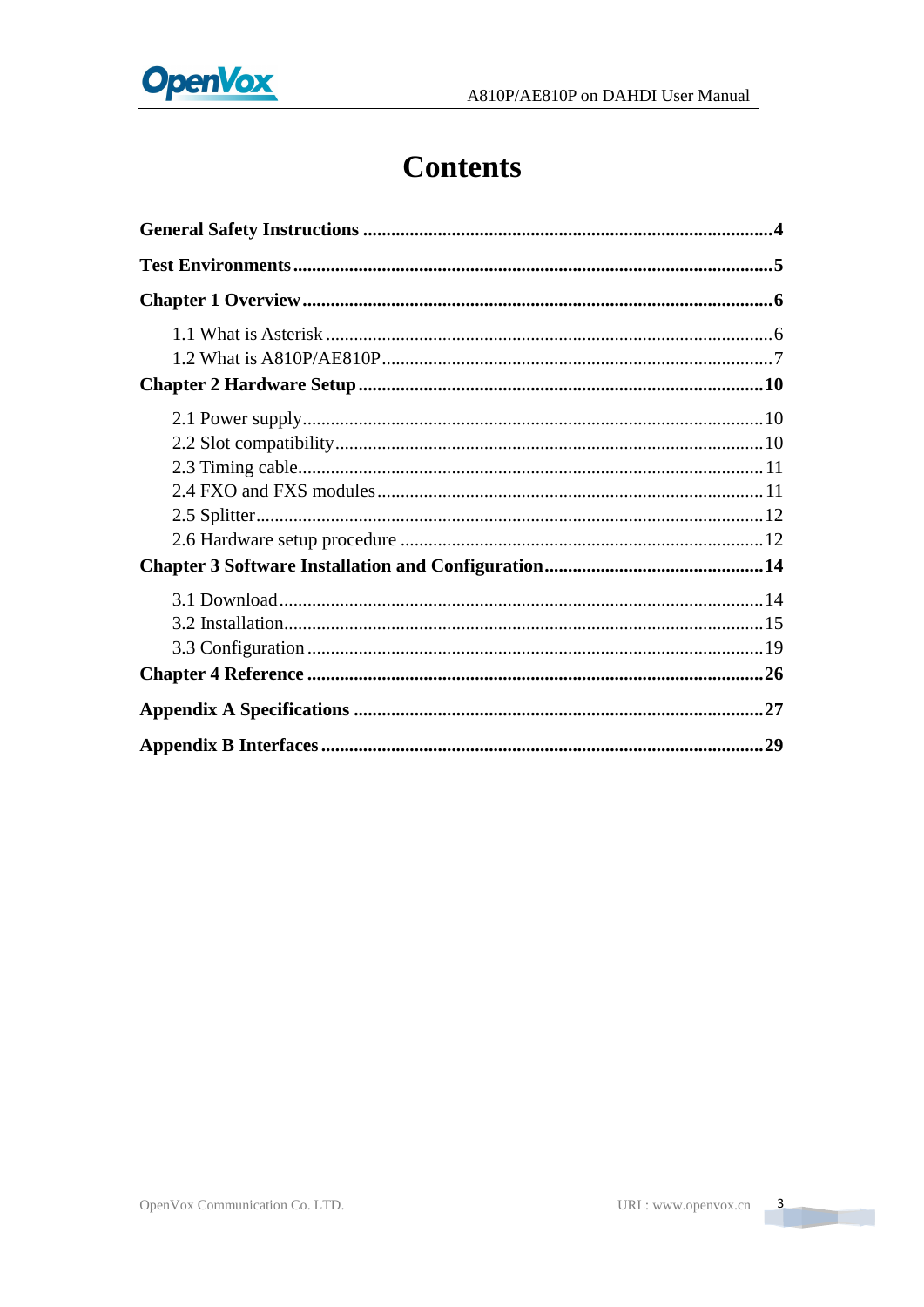

### <span id="page-4-0"></span>**General Safety Instructions**



- **1.** The computers that have A810P/AE810P card installed must comply with the country's specific safety regulations.
- **2.** Only service personnel should go to install A810P/AE810P card.
- **3.** Before installing A810P/AE810P card, please unplug the power cord and remove the cover from your PC.
- **4.** For avoiding personal injuries and damages to your machine and A810P/AE810P card, make sure bracket of the card is secured to the PC's chassis ground by fastening the card with a screw.
- **5.** Electrical Surges, ESD are very destructive to the equipment. To avoid it, make sure there is a low impedance discharge path from your computer to chassis ground.
- **6.** To reduce the risk of damage or injury, please follow all steps or procedures as instructed.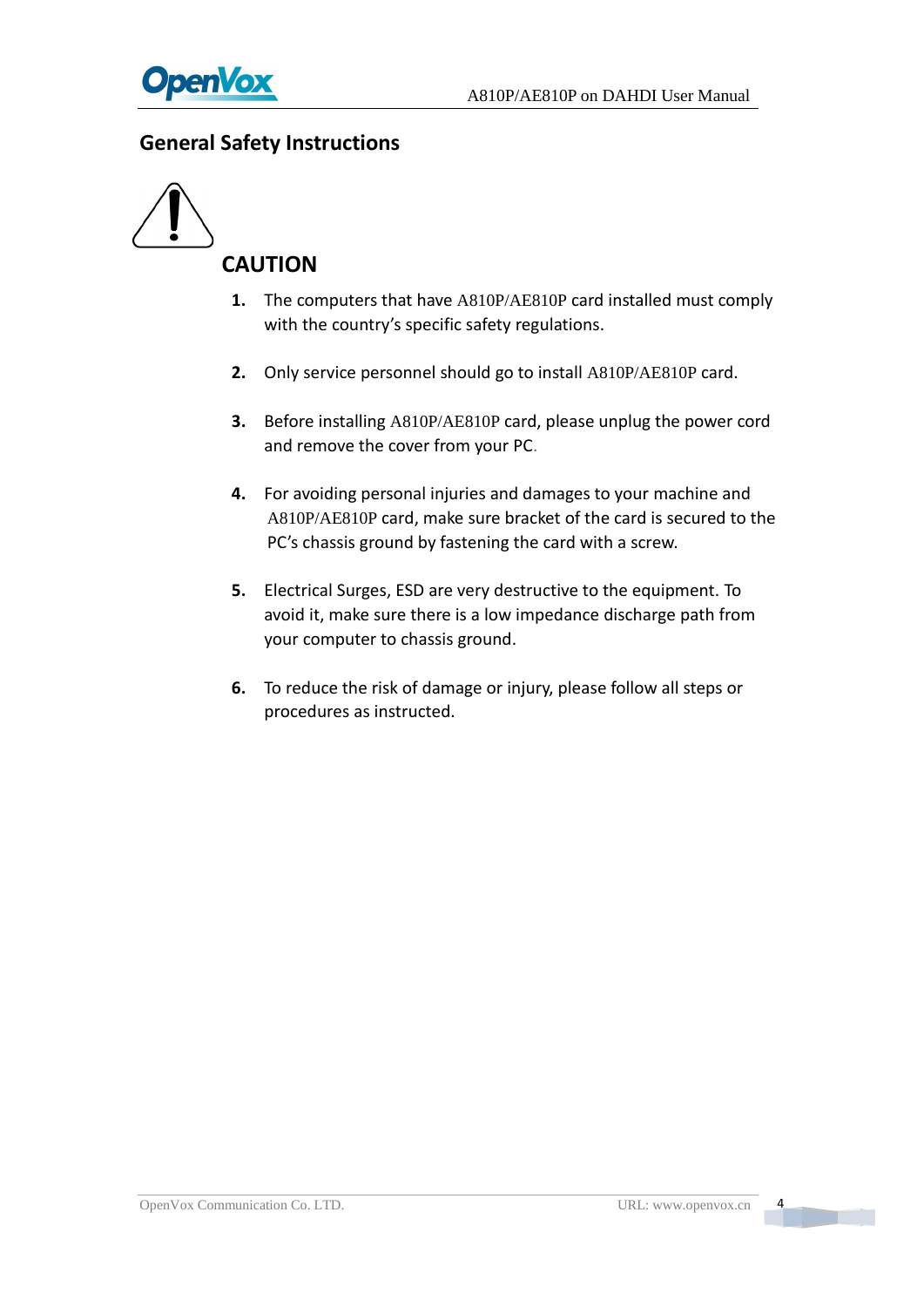

## <span id="page-5-0"></span>**Test Environments**

CentOS-5.6

Kernel version: 2.6.18-238.12.1.el5

DAHDI: dahdi-linux-complete-current

Asterisk: 1.8.0

Hardware: OpenVox A810P/AE810P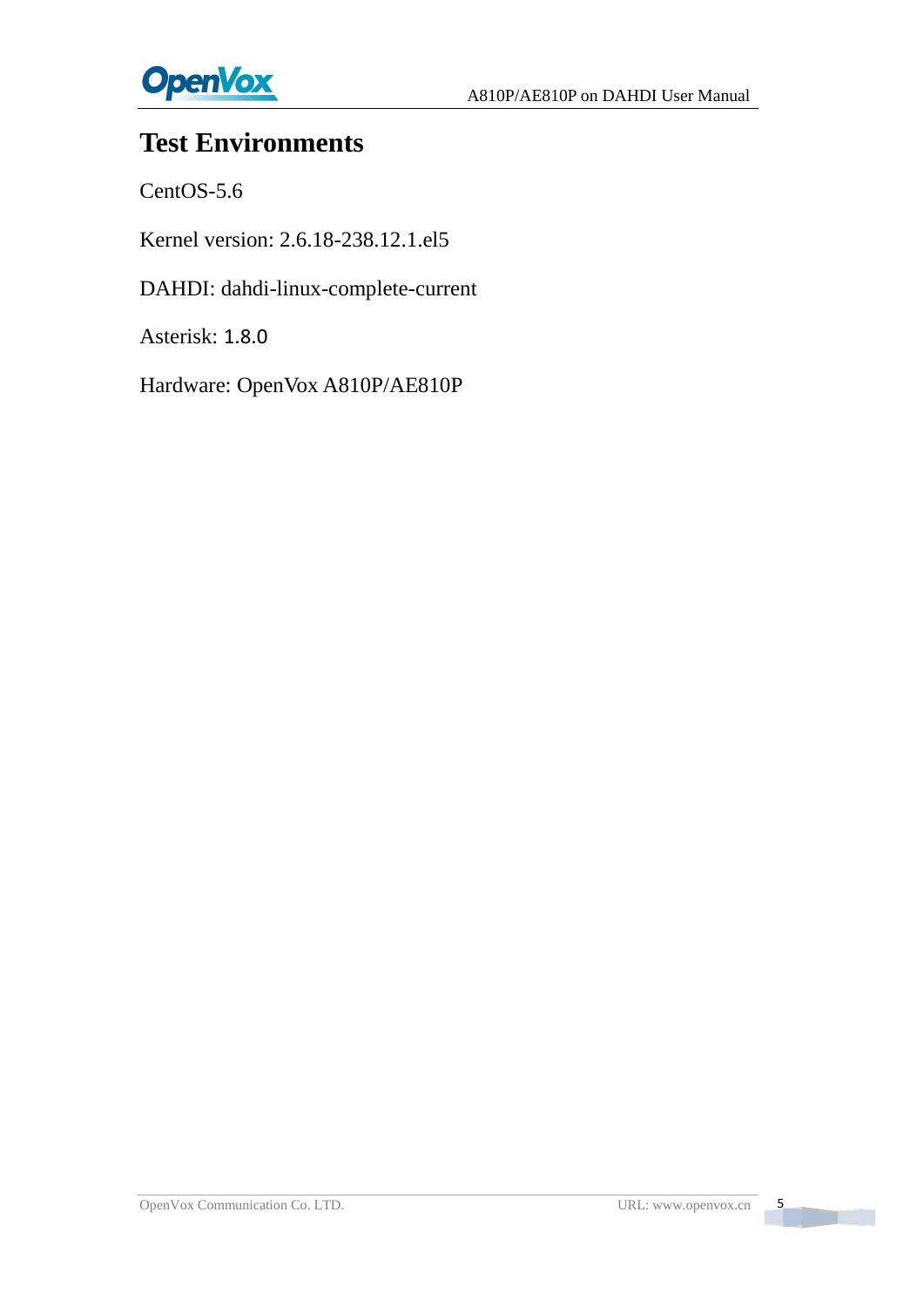## <span id="page-6-0"></span>**Chapter 1 Overview**

## <span id="page-6-1"></span>**1.1 What is Asterisk**

The Definition of Asterisk is described as follows:

Asterisk is a complete PBX in software. It runs on Linux, BSD, Windows(emulated) and provides all of the features you would expect from a PBX and more. Asterisk does voice over IP in four protocols, and can interoperate with almost all standard-based telephony equipment using relatively cost-effective hardware. Asterisk provides Voicemail services with Directory, Call Conferencing, Interactive Voice Response, Call Queuing. It supports for three-way calling, caller ID services, ADSI, IAX, SIP, H323 (as both client and gateway), MGCP(call manager only) and SCCP/Skinny(voip-info.org).



#### **Figure 1 Topology**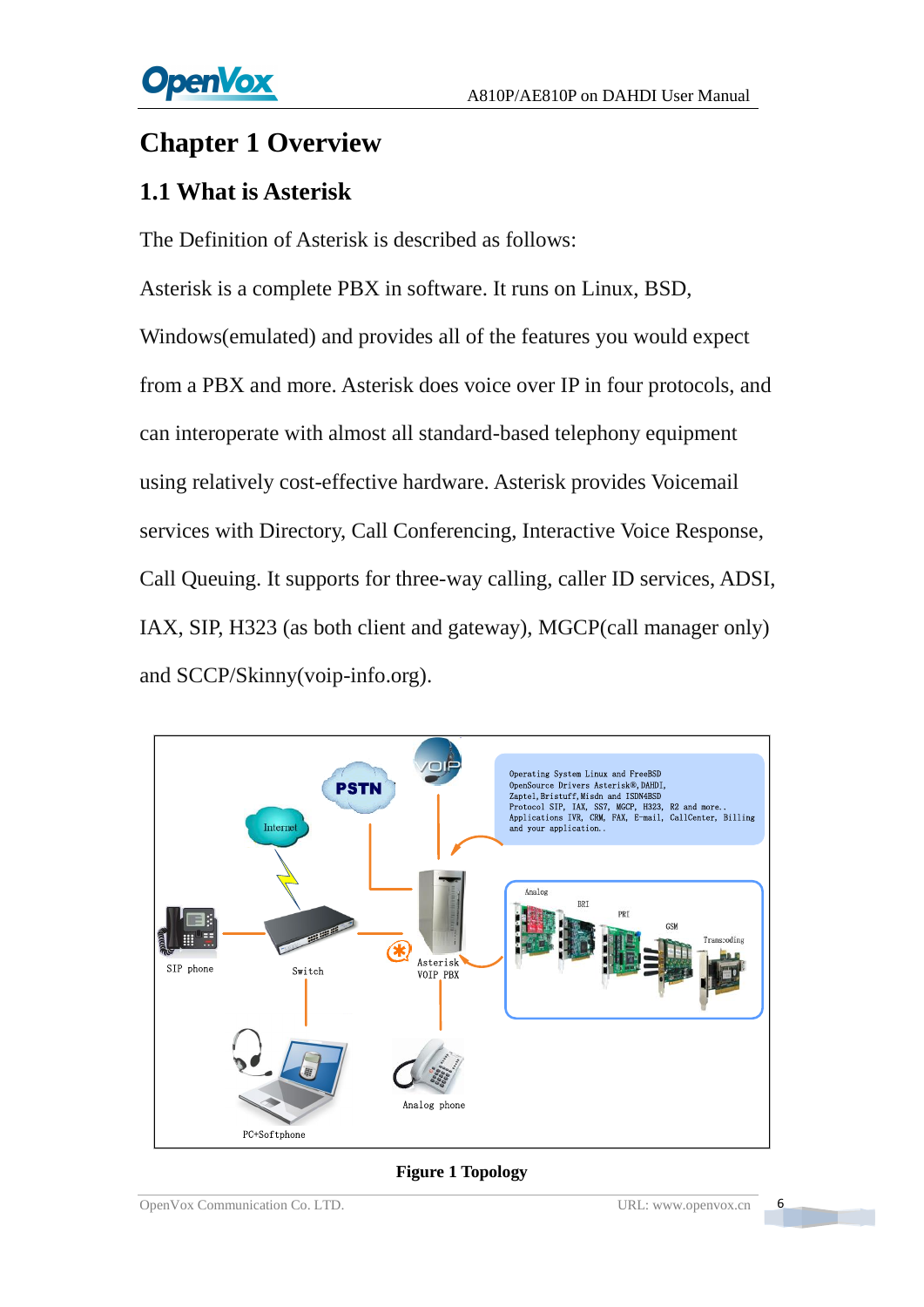### <span id="page-7-0"></span>**1.2What is A810P/AE810P**

A810P/AE810Pis a new generation analog card, and AE810P is an A810P with an Octasic® Hardware Echo Cancellation Module on board. With the interchangeable quad-FXS and quad-FXO modules, A810P/AE810P can eliminate the requirement for separate channel banks or access gateways. Once the Octasic® DSP module EC2032 is added to the AE810P, please make sure you are ready to say goodbye to the poor voice quality and echo echo echo in your phone system. No one will even get a chance to hear that anymore! The AE810P with Octasic DSP module will support Telco-grade hardware echo cancellation on all channels, up to the card's maximum configuration in 8 ports with no additional CPU load. They all works with Asterisk®, Elastix®, FreeSWITCH™, PBX in a Flash, trixbox®, Yate™ and IPPBX/IVR projects as well as other Open Source and proprietary PBX, Switch, IVR, and VoIP gateway applications.

### **Target applications**

- ➢ Channel Bank Replacement / Alternative
- ➢ Small Office Home Office (SOHO) applications
- ➢ Small and Medium Business (SMB) applications
- ➢ Gateway Termination to analog telephones/lines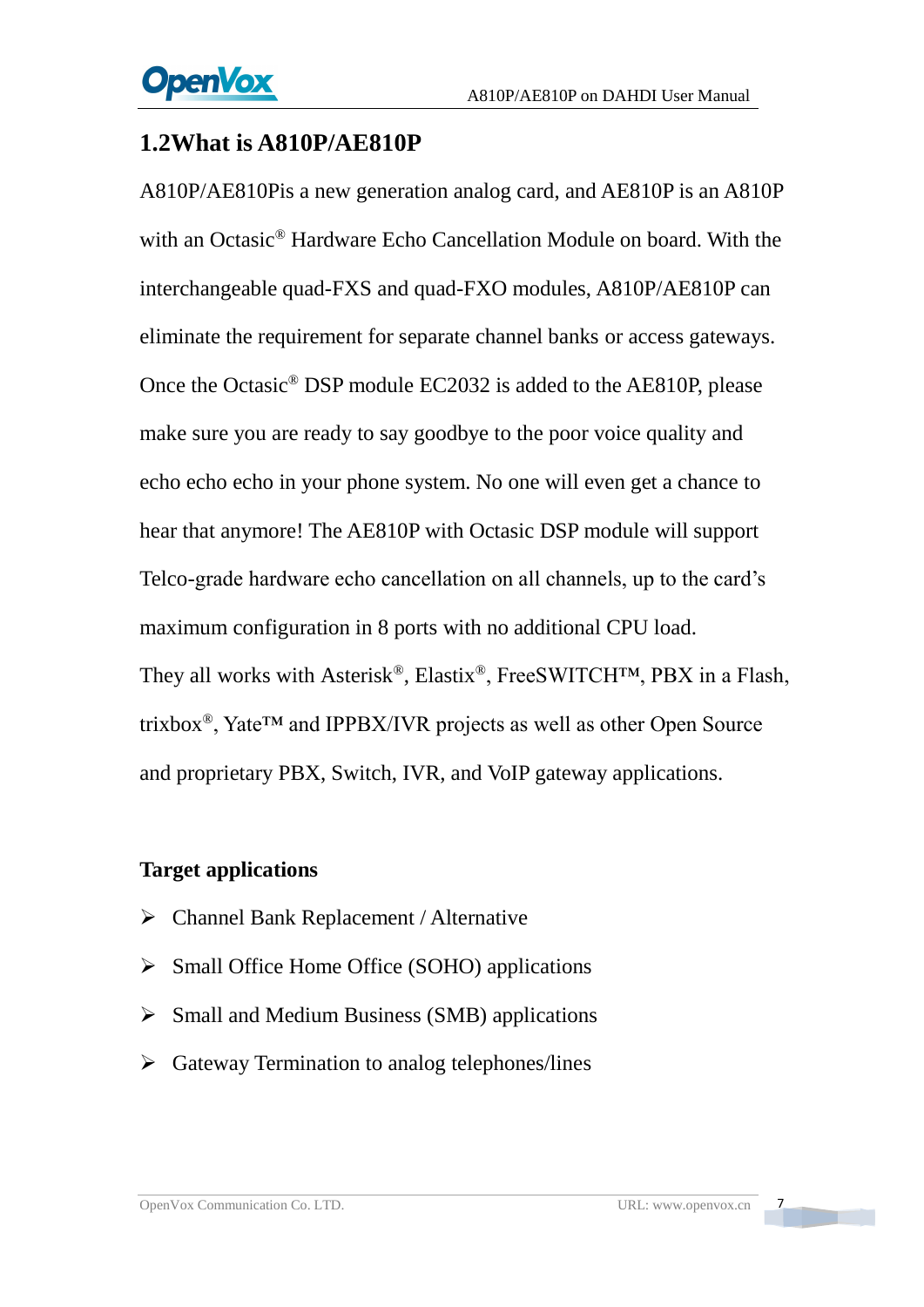

### **Sample application**

When you need 4 PSTN lines and 4 extension sets, for example, one FXO-400 module and one FXS-400 module should be installed. PSTN lines correspond to FXO modules which are red while extension lines correspond to FXS modules which are green.



**Figure 2 Sample application**

### **Key benefits**

- ➢ Takes full advantage of Octasic hardware echo cancellation module to deliver the superior voice quality on both FXO and FXS interfaces in all 8 ports
- $\triangleright$  Adjustable interrupt routing design
- $\triangleright$  Interrupts frequency adjustment
- $\triangleright$  Up to 8 simultaneous PSTN calls (per PCI-E slot)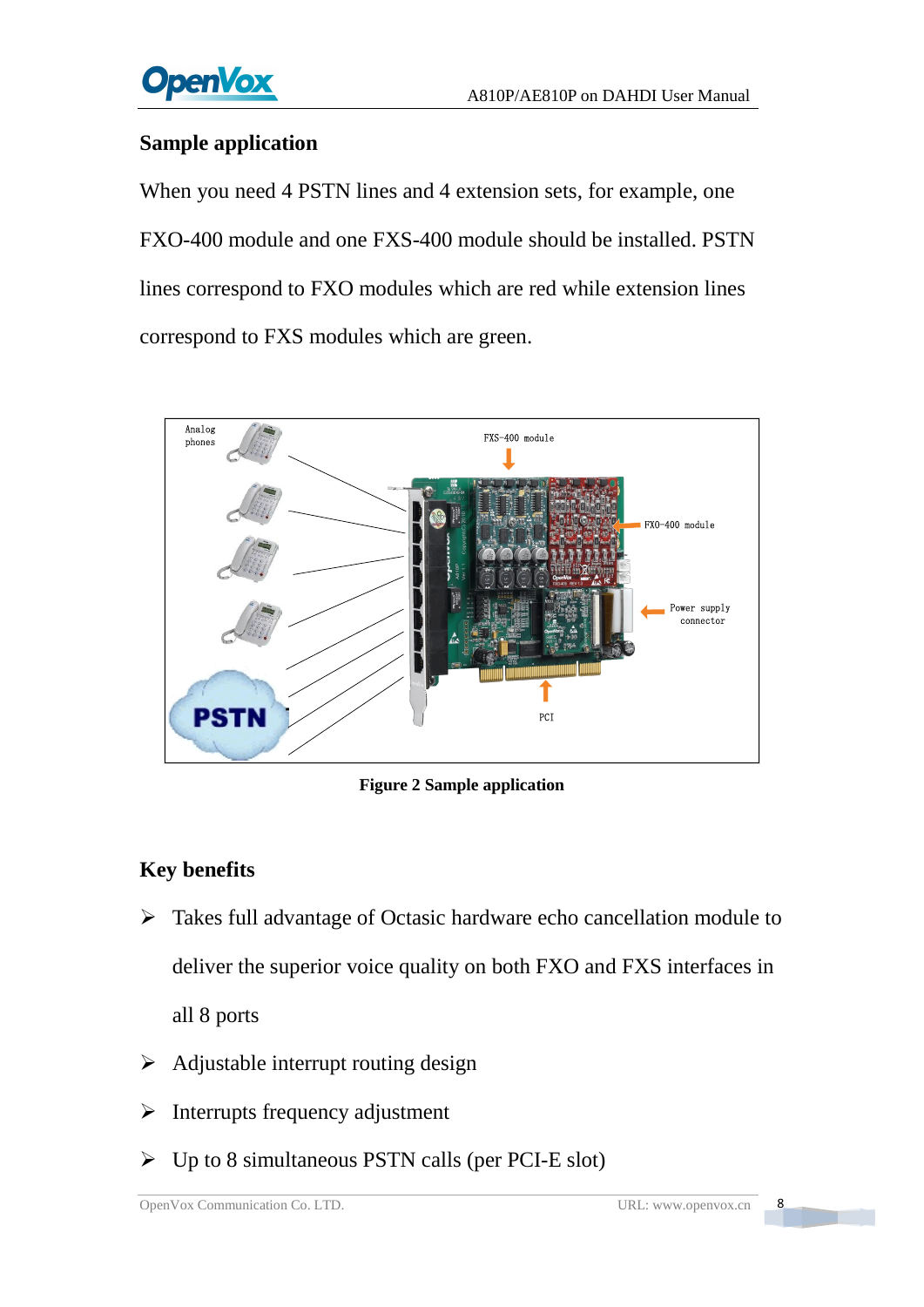

- ➢ Compatible with all commercially available motherboards
- ➢ 3-Month "No Question Asked" return policy
- ➢ Lifetime warranty
- ➢ RoHS compliant
- ➢ Certificates: CE, FCC, A-Tick
- $\triangleright$  trixbox<sup>TM</sup> officially certified
- $\blacktriangleright$  Elastix<sup>®</sup> officially certified

### **Features**

- ➢ Caller ID and Call Waiting Caller ID
- ➢ ADSI Telephones
- ➢ Loopstart Signaling Support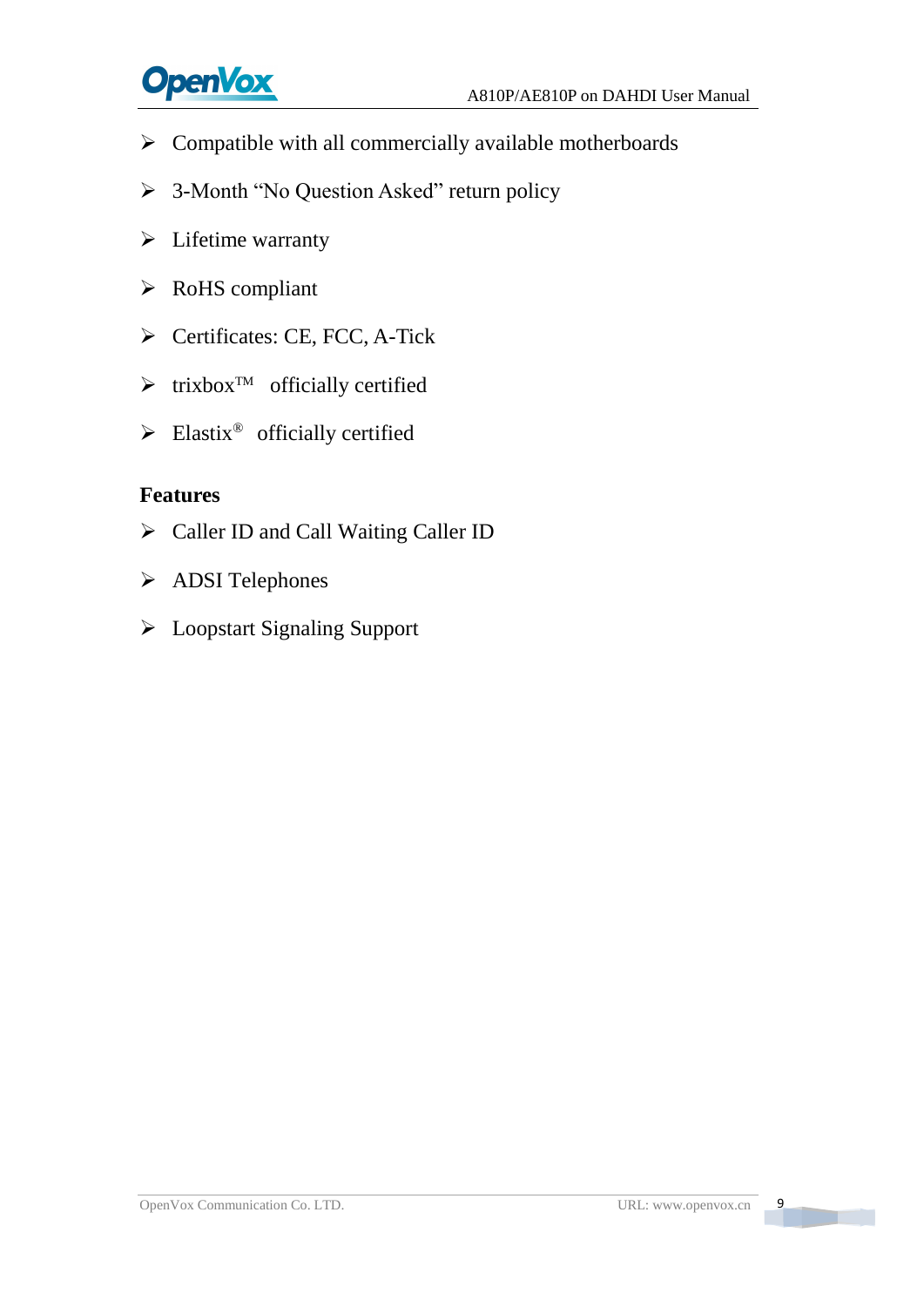

## <span id="page-10-0"></span>**Chapter 2 Hardware Setup**

There are some points that should be paid attention to when setting up A810P/AE810P.

## <span id="page-10-1"></span>**2.1 Power supply**

The board should be powered no matter what modules are installed, please connect the power source with A810P/AE810P board by a 4-pin power source connector.

## <span id="page-10-2"></span>**2.2 Slot compatibility**

A810P/AE810Pis compatible with any kind of standard PCI 2.2 or above with both 3.3 V and 5 V slot while PCI-E slot is not fit for it; you should confirm your slot type and insertA810P/AE810P into any type of PCI slot as previously described.



#### **Figure 3 PCI-E and PCI slots**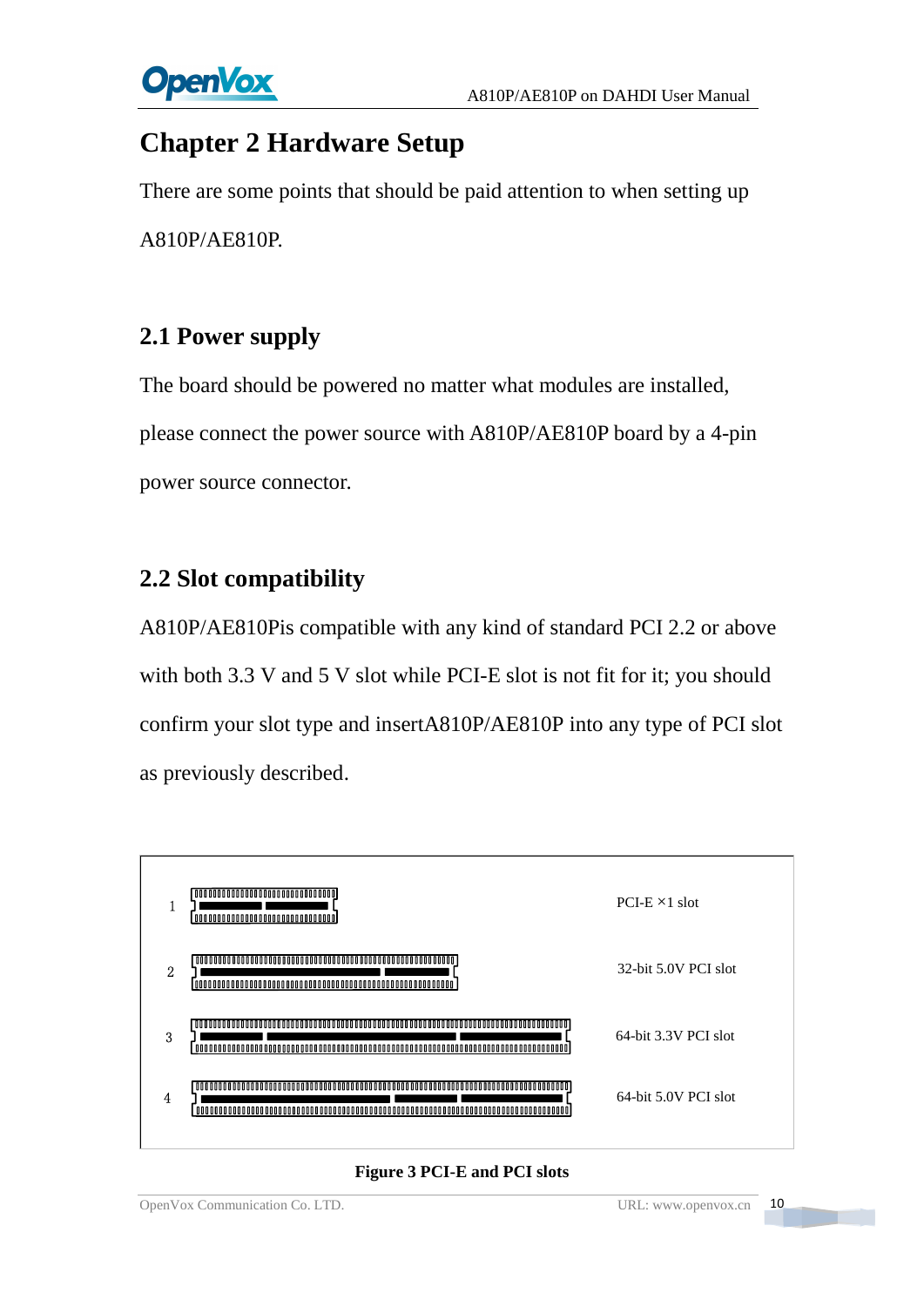## <span id="page-11-0"></span>**2.3 Timing cable**

If you have just one card in the system, all channels on that card have already run under the same clock source, so timing cable is unnecessary. But if there are more than one card, using timing cable has some advantages. Before using the clock line, each card works on its own clock, therefore precision of the clock is limited; each card will send /receive voice data at different speeds. In voice usage, this small issue can be omitted, but in data communication such as Fax/Modem, it will cause big problem. Data loss will cause communication broken or fax broken. Timing cable will force all cards to work at the same clock source, send data at the same speed, as a result no data will lost.

If you found J914 (input) and J915 (output) interfaces on the card, it means the card supports clock line, for the details, please refer to **[HERE](http://bbs.openvox.cn/viewthread.php?tid=874&extra=page%3D1)**.

### <span id="page-11-1"></span>**2.4 FXO and FXS modules**

FXO (Foreign exchange Office) is the office end of the line, and [FXS](http://www.voip-info.org/wiki/view/FXS) (Foreign exchange Station) is the station end, there is so much difference between them. They can be identified by color, the former ones are red and the latter ones are green. FXO modules use FXS signaling while FXS modules use FXO signaling. A FXO module corresponds to four FXO interfaces which receive power (battery) and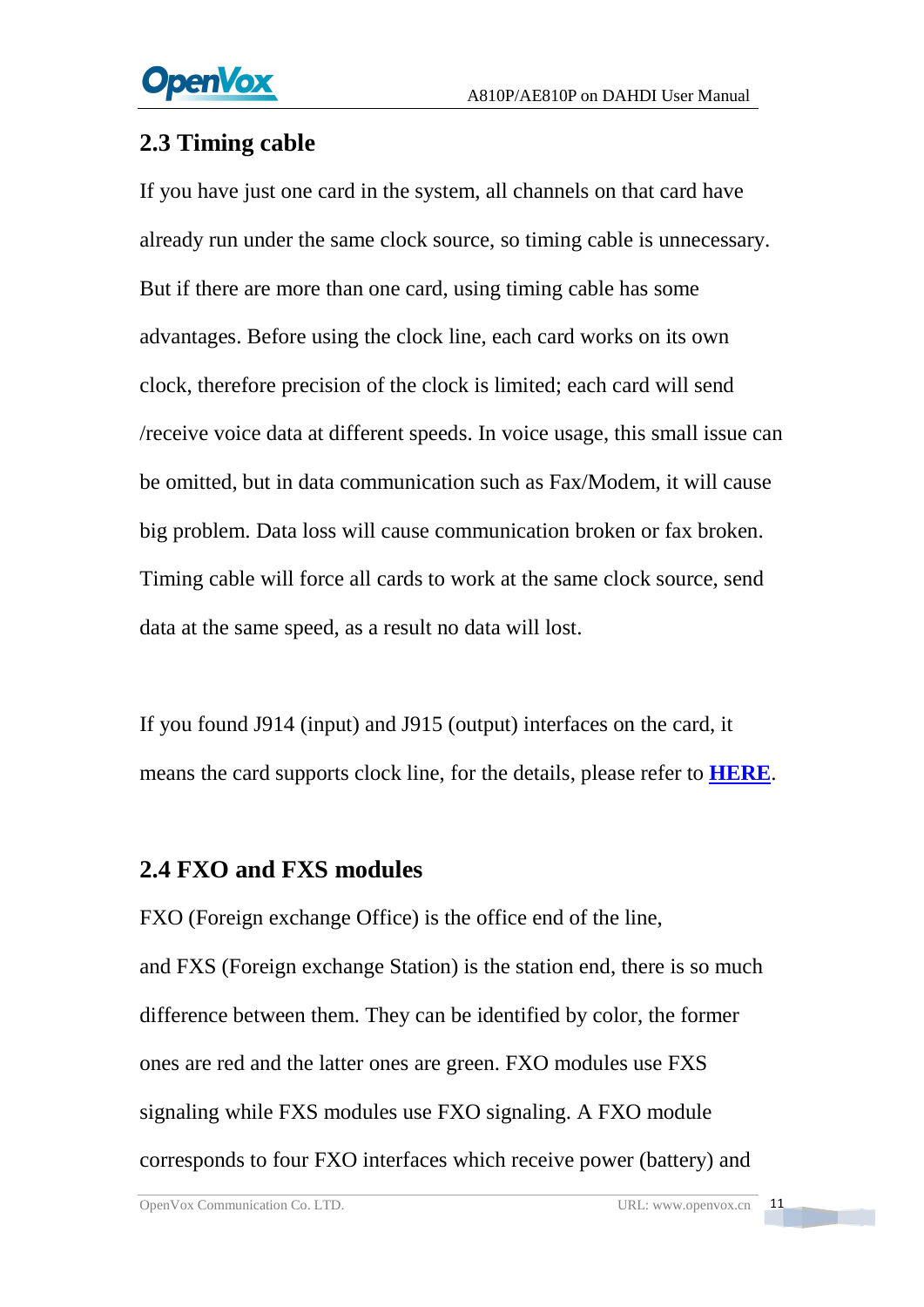# **OpenVox**

ring signals, and a FXS module corresponds to four FXS ports which provides power (battery) and generates ring signals.

## <span id="page-12-0"></span>**2.5 Splitter**

A RJ45 interface of A810P/AE810P is divided into four RJ11 ports by a specific splitter as the picture of Appendix B stated. So you should prepare for some splitters when install A810P/AE810P.

## <span id="page-12-1"></span>**2.6 Hardware setup procedure**

- ➢ Power off your PC, remember unplug the AC power cable
- ➢ Insert A810P/AE810P into a PCI slot
- $\triangleright$  Put timing cable correctly if necessary, for more details, please refer to **[HERE](http://bbs.openvox.cn/viewthread.php?tid=874&extra=page%3D1)**
- $\triangleright$  Fix the board by a screw
- ➢ Please plug PSTN lines into FXO ports and extension telephone lines into FXS interfaces before you have detected your PSTN line works well.
- ➢ Power on PC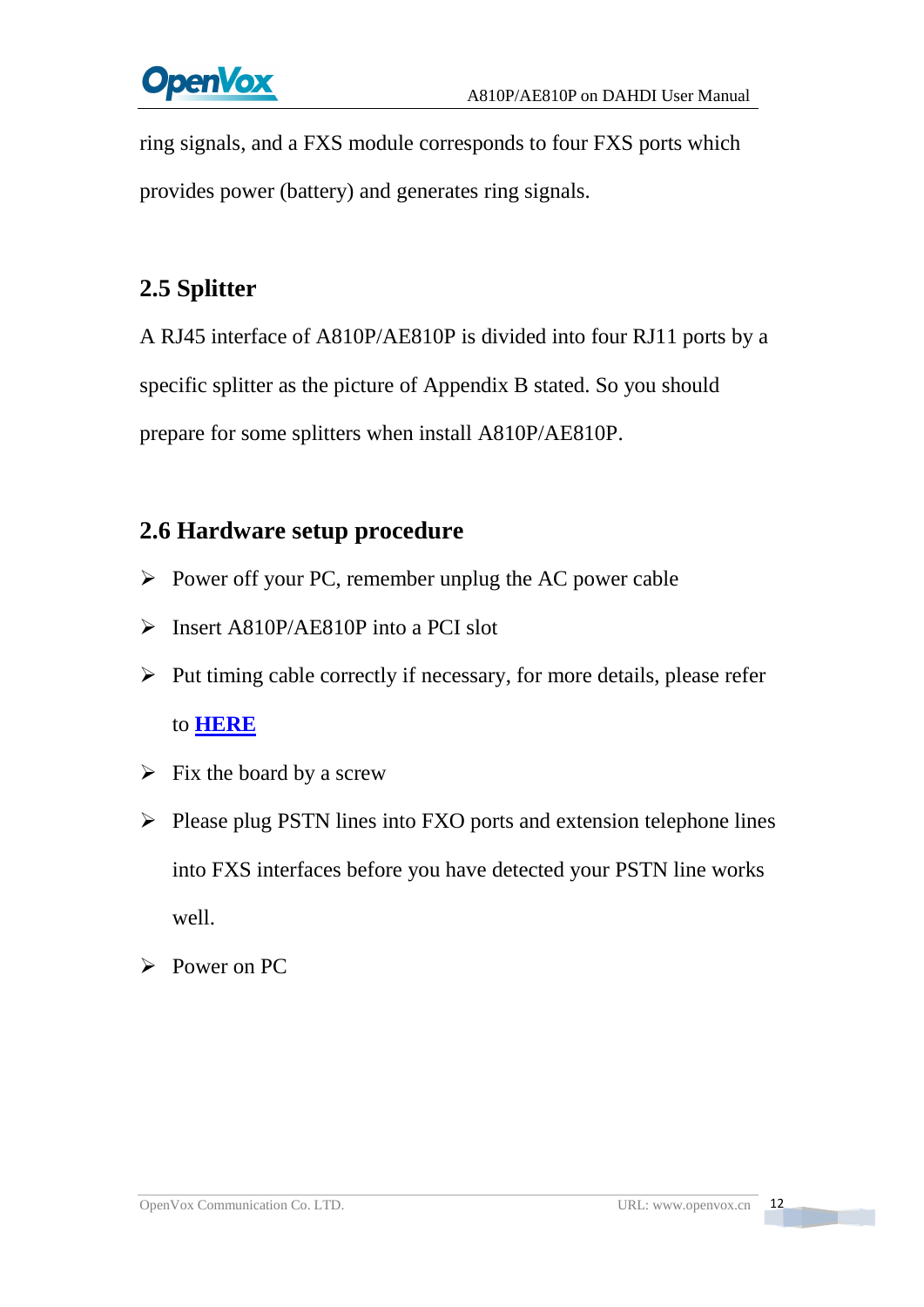

**Figure 4 Hardware setup**



PSTN lines into analog phones directly to make sure the lines are available before inserting the PSTN lines into FXO ports. After hard ware setup, it is time to install software.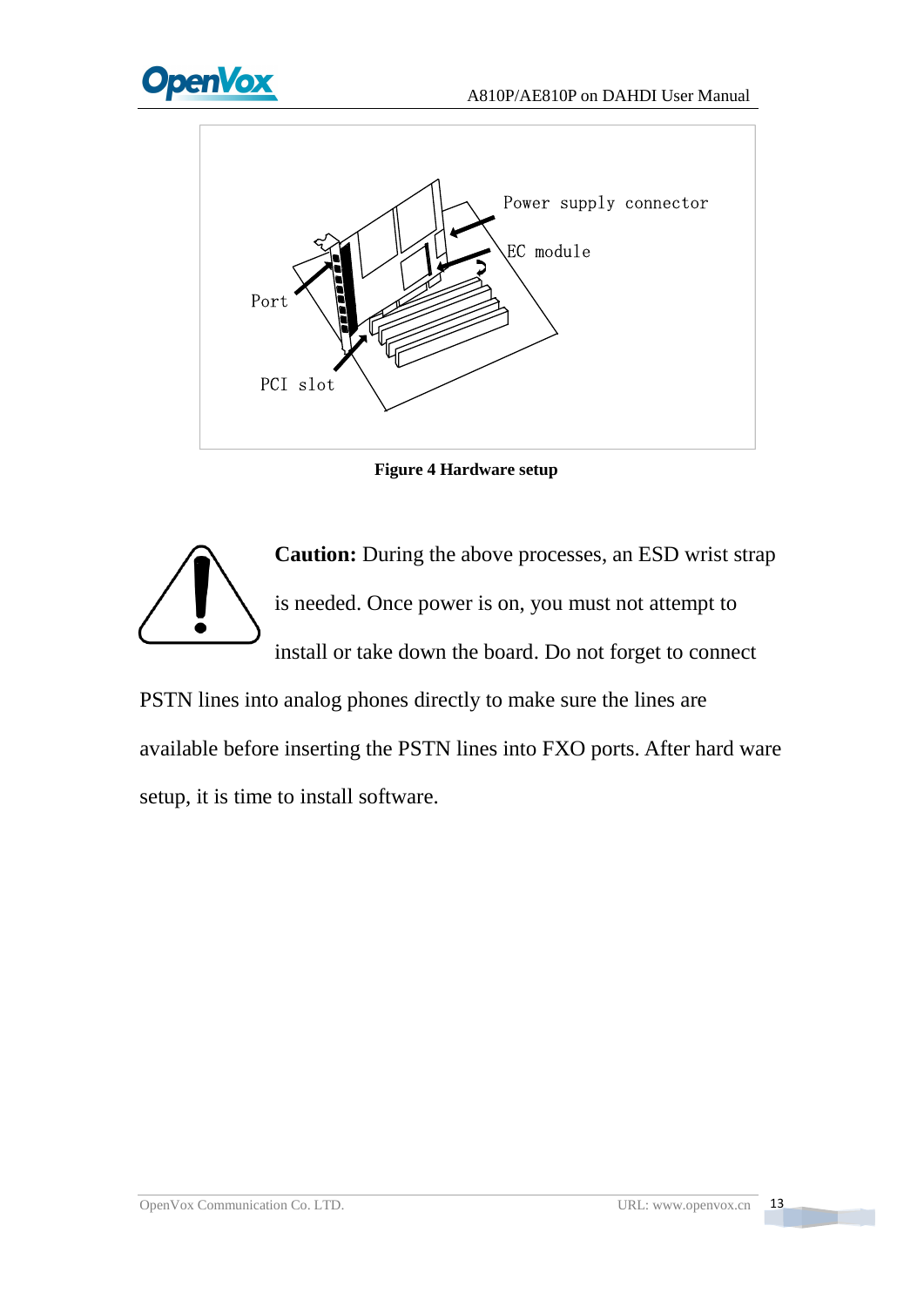## <span id="page-14-0"></span>**Chapter 3 Software Installation and Configuration**

A810P/AE810P supports DAHDI software driver on Linux. To make full use of A810P/AE810P, you should download, compile, install and configure DAHDI and Asterisk. Let's make the specific DAHDI and Asterisk version for an example to explain how to install software.

## <span id="page-14-1"></span>**3.1 Download**

DAHDI software packages are available on OpenVox official website or Digium. Some patches should be added while the driver sources are from Digium, therefore, it is recommended that downloading the DAHDI driver package from OpenVox official website.

Gain DAHDI source package from OpenVox:

*[http://downloads.openvox.cn/pub/drivers/dahdi-linux-complete/openvox\\_](http://downloads.openvox.cn/pub/drivers/dahdi-linux-complete/openvox_dahdi-linux-complete-current.tar.gz) [dahdi-linux-complete-current.tar.gz](http://downloads.openvox.cn/pub/drivers/dahdi-linux-complete/openvox_dahdi-linux-complete-current.tar.gz)*

Get Asterisk software package from Digium official website:

*[http://downloads.asterisk.org/pub/telephony/asterisk/releases/a](http://downloads.asterisk.org/pub/telephony/asterisk/releases/)sterisk-1.8 .0.tar.gz*

Execute the following commands under the directory of /usr/src/ in general, the former two below are used for downloading these two packages and the two later are for unzipping them.

OpenVox Communication Co. LTD. URL: www.openvox.cn 14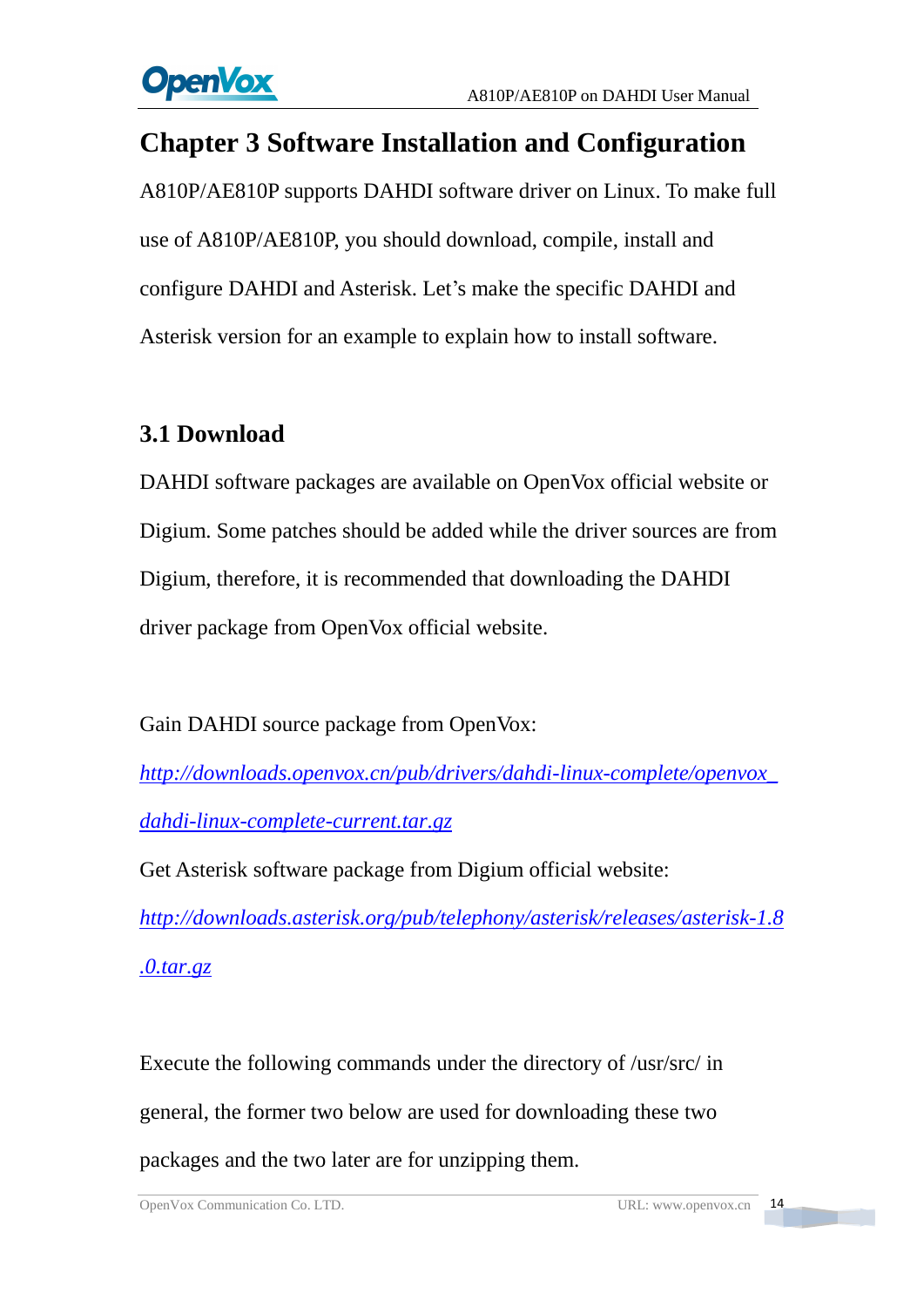

```
#_wget_http://downloads.openvox.cn/pub/drivers/da
hdi-linux-complete/openvox_dahdi-linux-complete-c
urrent.tar.gz
#_wget_http://downloads.asterisk.org/pub/telephon
y/asterisk/releases/asterisk-1.8.0.tar.gz
#_tar_-xvzf_openvox_dahdi-linux-complete-current.
tar.gz
# tar –xvzf asterisk-1.8.0.tar.gz
```
### <span id="page-15-0"></span>**3.2 Installation**

### **1. Hardware detection**

### **# lspci –vvvv**

Check the outcome and confirm your system has recognized A810P/AE810P. If it has been recognized, **"**communication controller**"** will be displayed in the output information like that: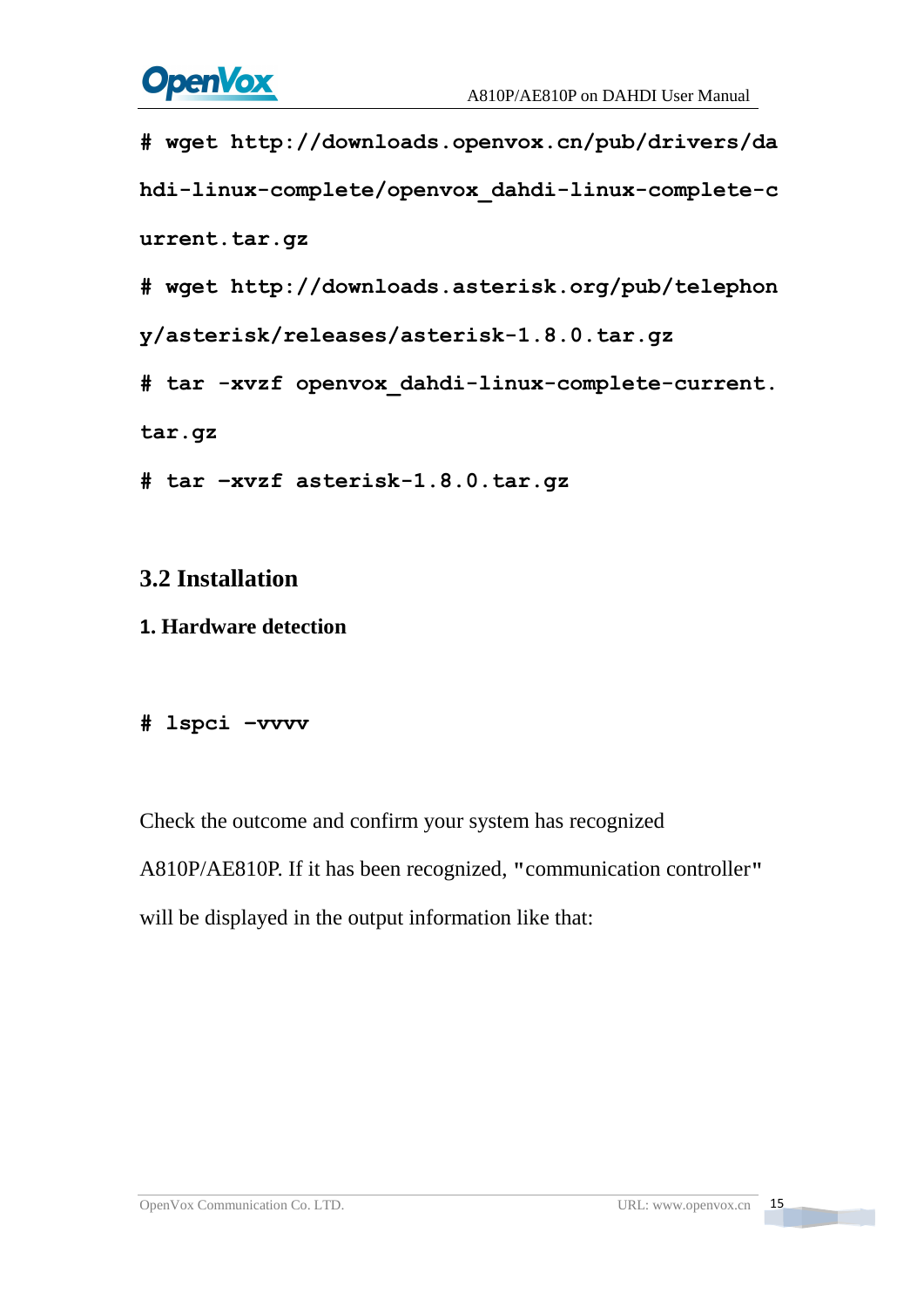

01:02. O Communication controller levers in Pario 16:02. Communication controllers (responding the state of the state of the state of the state of the state of the state of the state of the state of the state of the state

If A810P/AE810P is not recognized by the system, you have to power off and take out the card, then try to insert it into other PCI slot.

### **2. Software installation**

Some dependencies are crucial. If any of them is absent, the software installation process would not go through successfully. Let's run **"**yum install XX**"**(XX stands for the dependency's name) to check the availability of dependencies.

```
# yum install bison
```
- **# yum install bison-devel**
- **# yum install ncurses**
- **# yum install ncurses-devel**
- **# yum install zlib**
- **# yum install zlib-devel**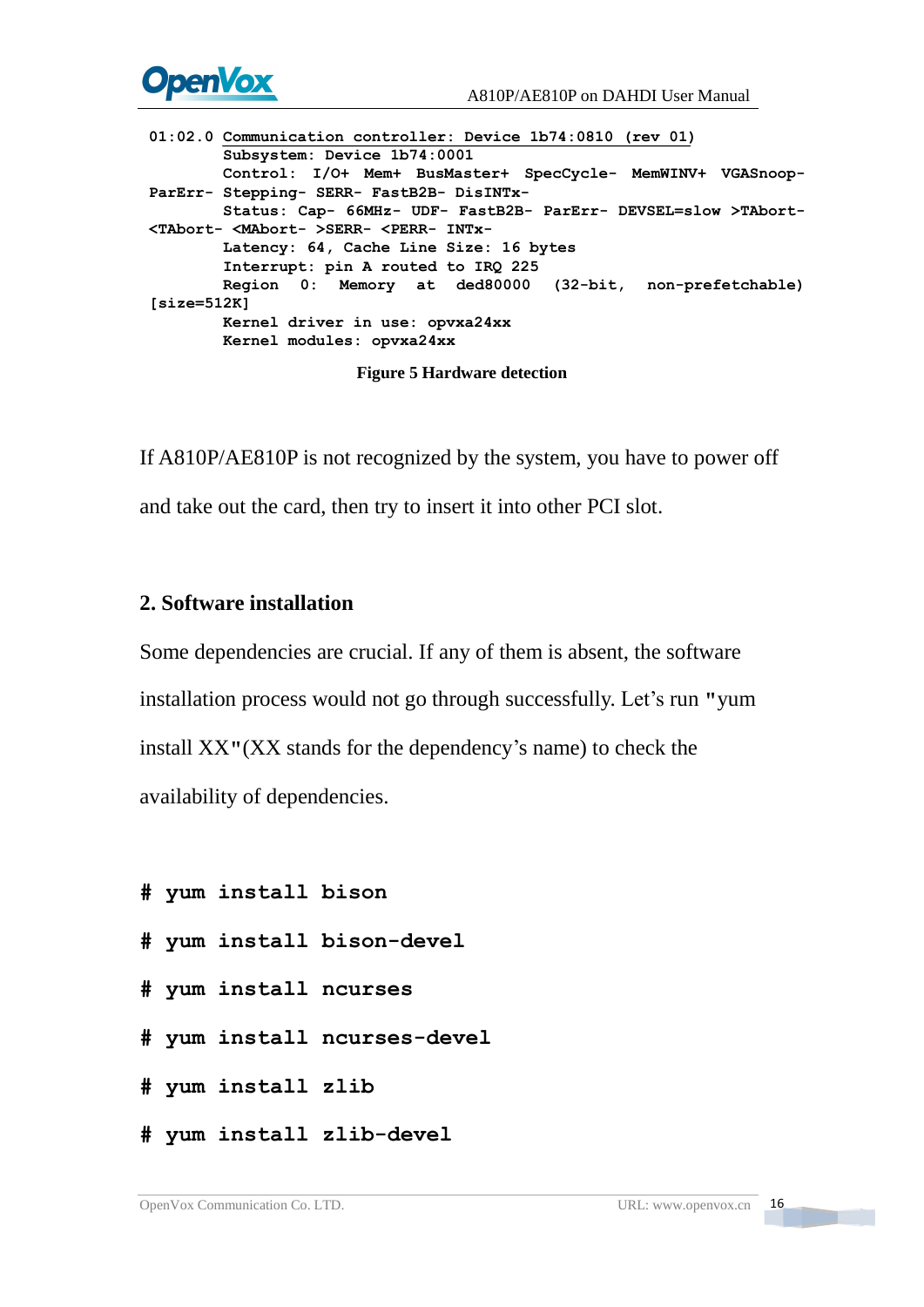# **OpenVox**

- **# yum install openssl**
- **# yum install openssl-devel**
- **# yum install gnutls-devel**
- **# yum install gcc**
- **# yum install gcc-c++**
- **# yum install libxml2**
- **# yum install libxml2-devel**



**# yum install kernel-devel-`uname –r`**

While if there is no matched kernel-devel found, you should download matched RPM package to install it, or execute the following command to update to the latest and stable kernel version:

### **# yum install kernel kernel-devel**

After installed, please reboot your machine to apply the new kernel and install the dependencies. If the dependency has been installed, system indicates that nothing to do which means you could go to next one directly. Otherwise, the system will keep on installing it.

After install the dependencies, please change to the directory

OpenVox Communication Co. LTD. URL: www.openvox.cn 17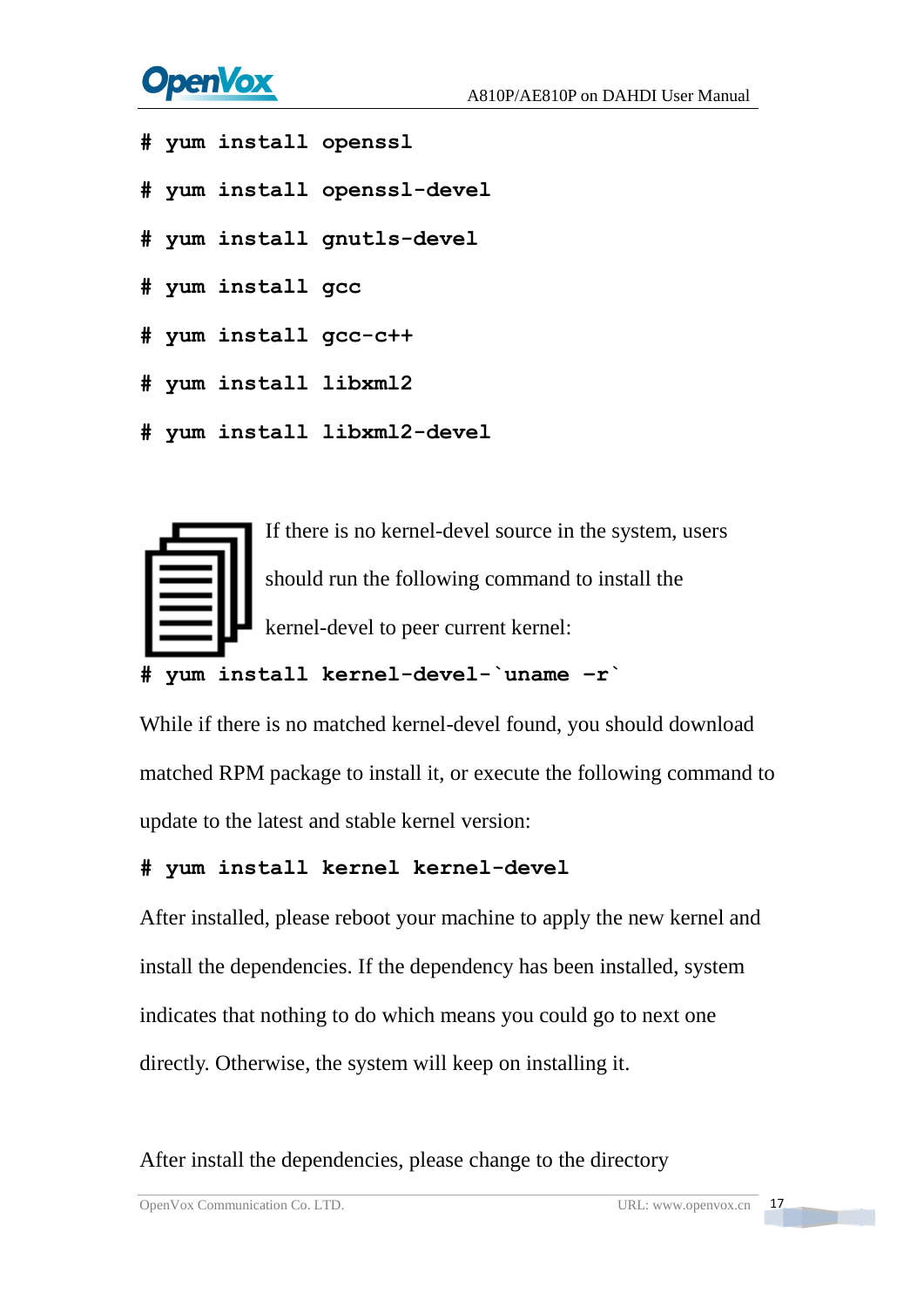

dahdi-linux-complete-XX (XX represents DAHDI version), then perform the following commands one by one to install DAHDI.

- **# cd /usr/src/dahdi-linux-complete-XX**
- **# make**
- **# make install**
- **# make config**



**Caution:** If there is something wrong after **"**make**"**, please refer to **[HERE](http://bbs.openvox.cn/viewthread.php?tid=1557&extra=page%3D1)**. In this url link, the moderator introduces you a method how to patch. After patching,

save your changes and exit. Then run **"**make**"** again, if successfully, you are going to install Asterisk.

Please operate those commands to install Asterisk.

- **# cd asterisk-1.8.0**
- **# ./configure**
- **# make**
- **# make install**
- **# make samples**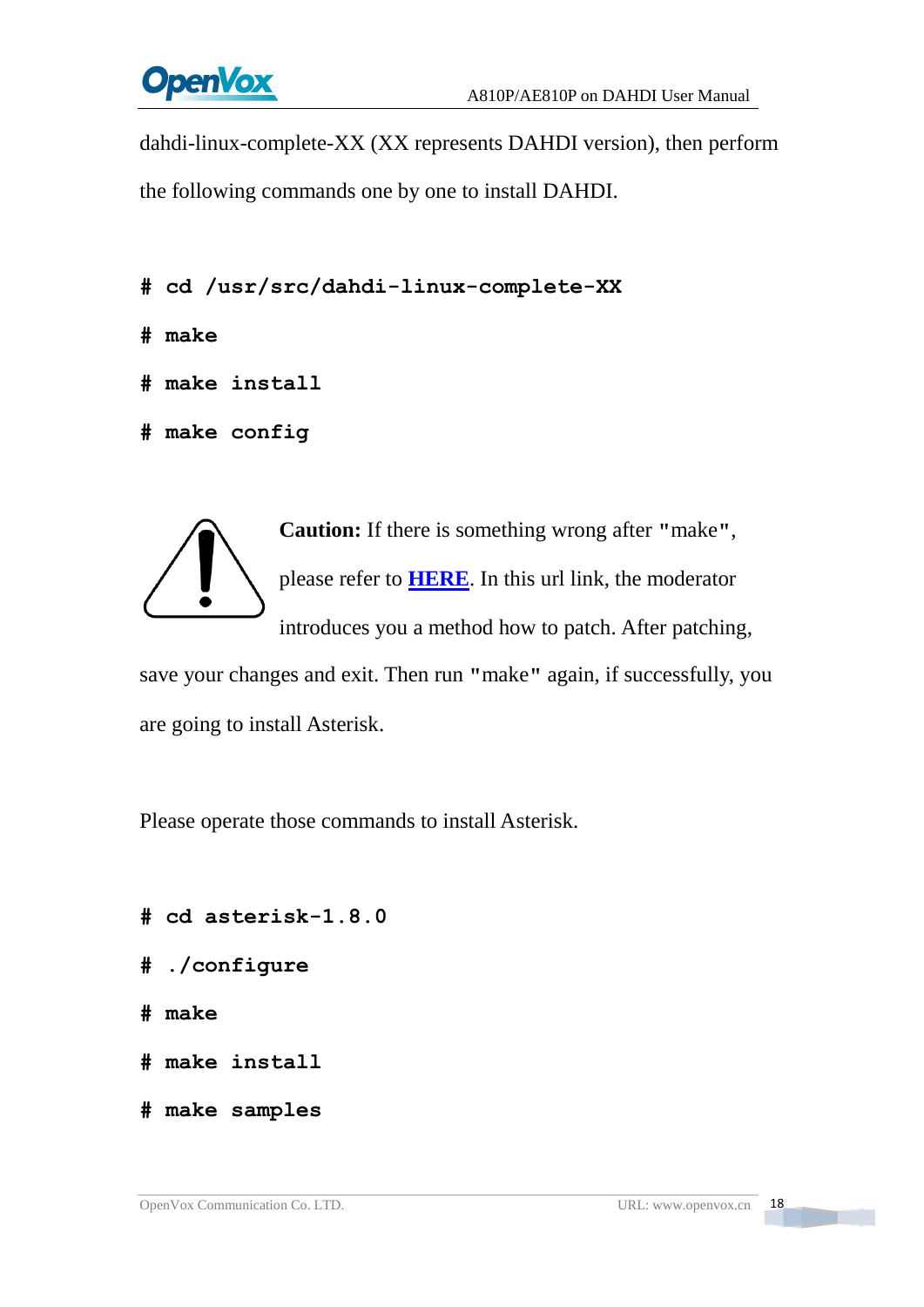**DpenVox** 



**"**make samples**"** will install the standard sample [configuration](http://www.voip-info.org/wiki/view/Asterisk+config+files) file in the directory/etc/asterisk. As a freshman, you should perform make samples, that is to say, it is unnecessary to perform make samples every time. Because once performed, it will cover the old sample configuration files you have installed.

## <span id="page-19-0"></span>**3.3 Configuration**

### **1. Driver loading**

After compiling and installing DAHDI and Asterisk, please load the driver by running:

```
# modprobe dahdi
```
- **# modprobe opvxa24xx opermode=CHINA**
- **# dahdi\_genconf**



After running **"**modprobe dahdi**"** or **"**modprobe opvxa24xx opermode=CHINA**"**, there is not any indication information displayed if loaded normally and successfully. **"**opvxa24xx**"** is the driver module name of

A810P/AE810P. **"**opermode**"** applies to FXO port and is invalid for FXS port, and you are allowed to take place of **"**CHINA**"** to other mode name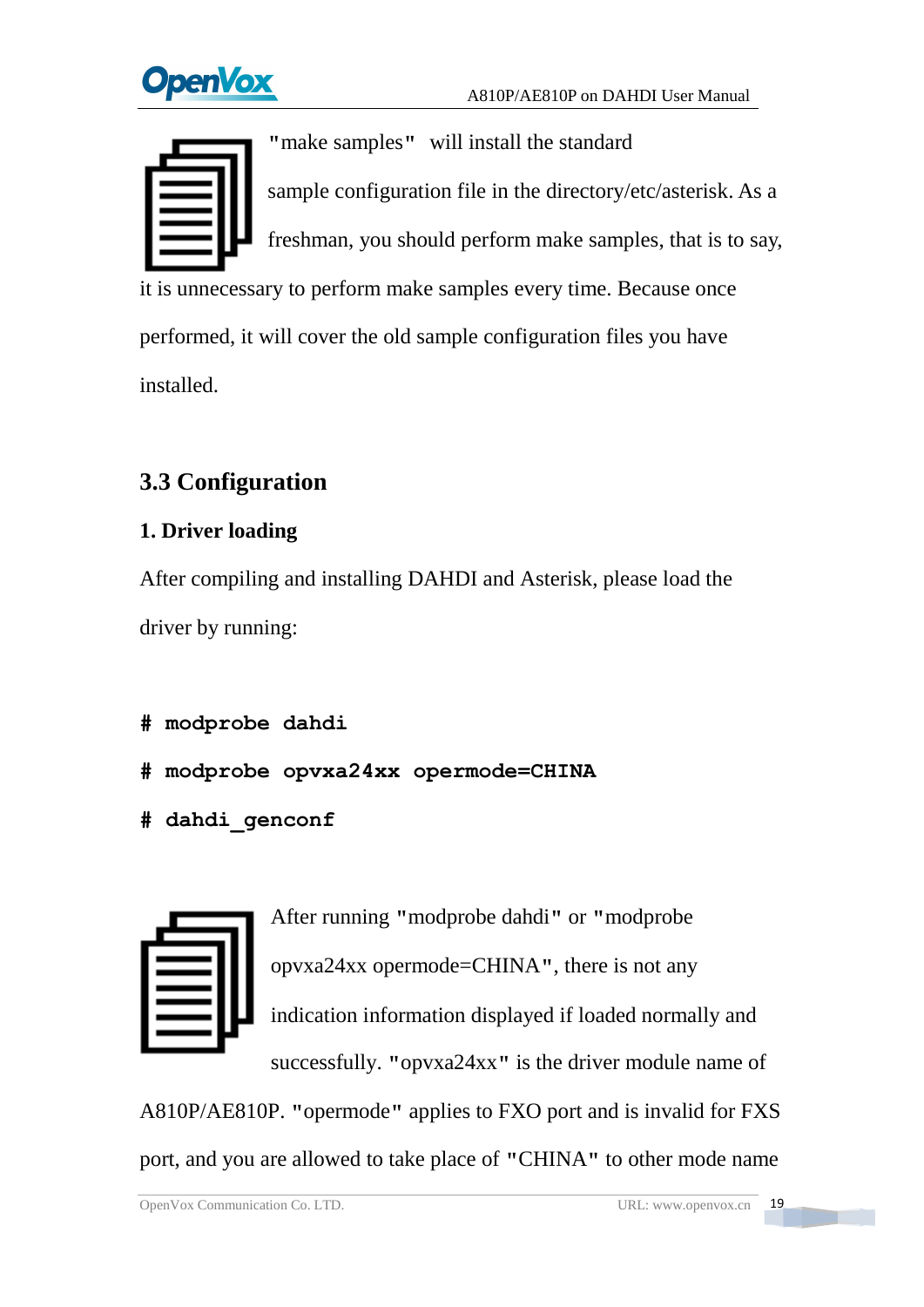**OpenVox** 

which is available in the file:

../dahdi-linux-XX/linux/drivers/dahdi/fxo\_modules.h

If there is any error, please trace the cause. Until all errors are clear up, you could execute **"**dahdi\_genconf**"** again, and then go to the next step. By running **"**dahdi\_genconf**"**, it will generate /etc/dahdi/system.conf and etc/asterisk/dahdi-channels.conf automatically. Checking whether the generated files information agrees with your hardware setup, if not, you should modify to your specific requirements. Do not forget to confirm dahdi-channels.conf is included in chan\_dahdi.conf, if not, run command:

**#echo "#include dahdi-channels.conf" >> /etc/asterisk/chan\_dahdi.conf**

FXO ports use FXS signaling, while FXS ports adopt FXO signaling. A part of system.conf which is one of the basic channel configuration files is displayed.

**The Company**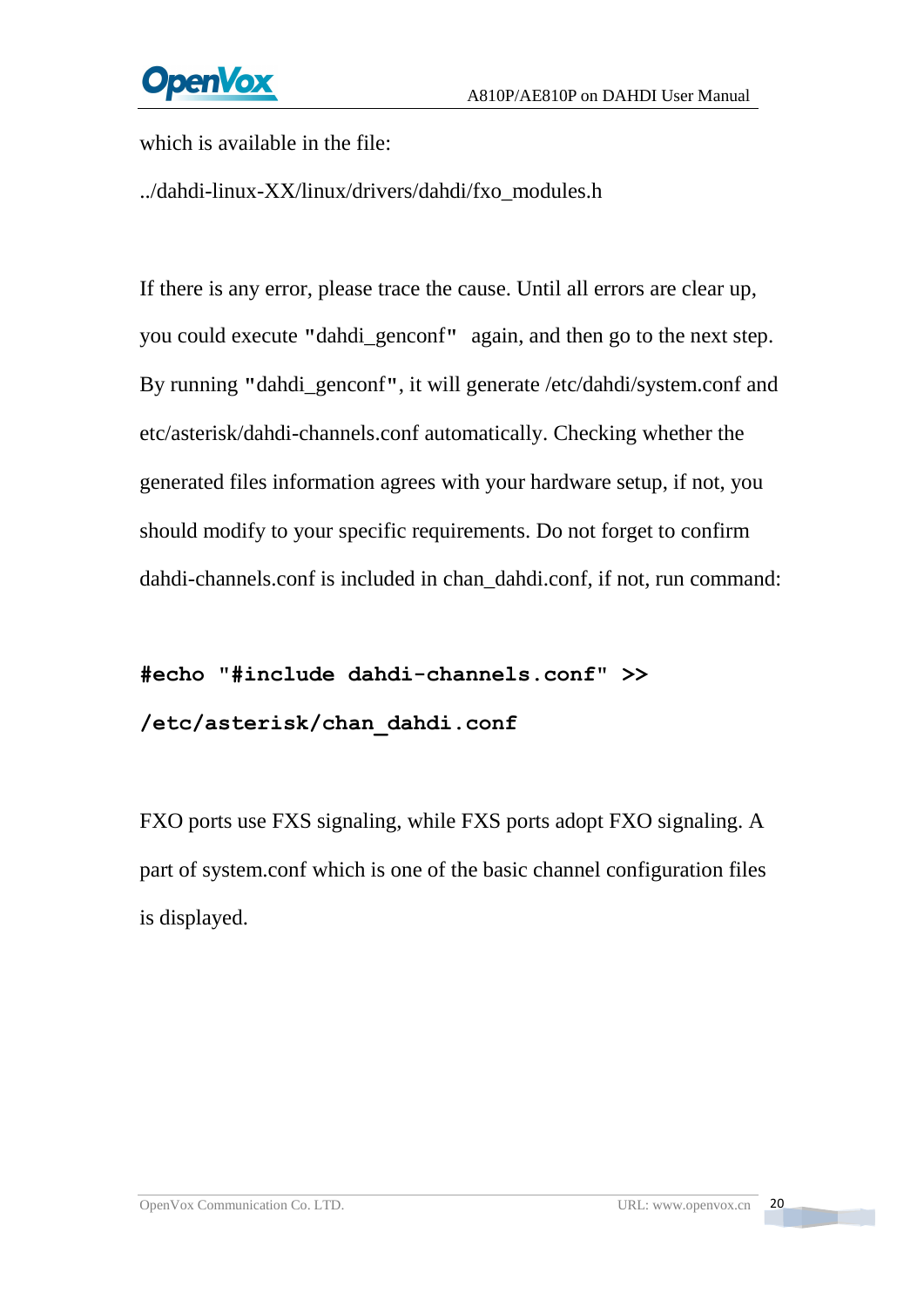



```
A span is operator. Power<br>
\frac{1}{2} frockers<br>
\frac{1}{2} frockers<br>
\frac{1}{2}<br>
\frac{1}{2}<br>
\frac{1}{2}<br>
\frac{1}{2}<br>
\frac{1}{2}<br>
\frac{1}{2}<br>
\frac{1}{2}<br>
\frac{1}{2}<br>
\frac{1}{2}<br>
\frac{1}{2}<br>
\frac{1}{2}<br>
\frac{1}{2}<br>
\frac{1}{2}<br>
\frac{1}{2}<br>
```
**Figure 6 A part of system.conf**

### **2. Country mode modification**

In order to match your country pattern, you need to change parameters

loadzone and defaultzone to your country. For example, your system is in

CHINA, you would like them change to:

**loadzone = cn**

**defaultzone = cn**



Some zonedata is available in the file

.. /dahdi-XX/tools/zonedata.c, you can refer to it to match your country mode. Meanwhile, you also need to modify another parameter which is in file

/etc/asterisk/indications.conf.

### **country=cn**

**The Contract**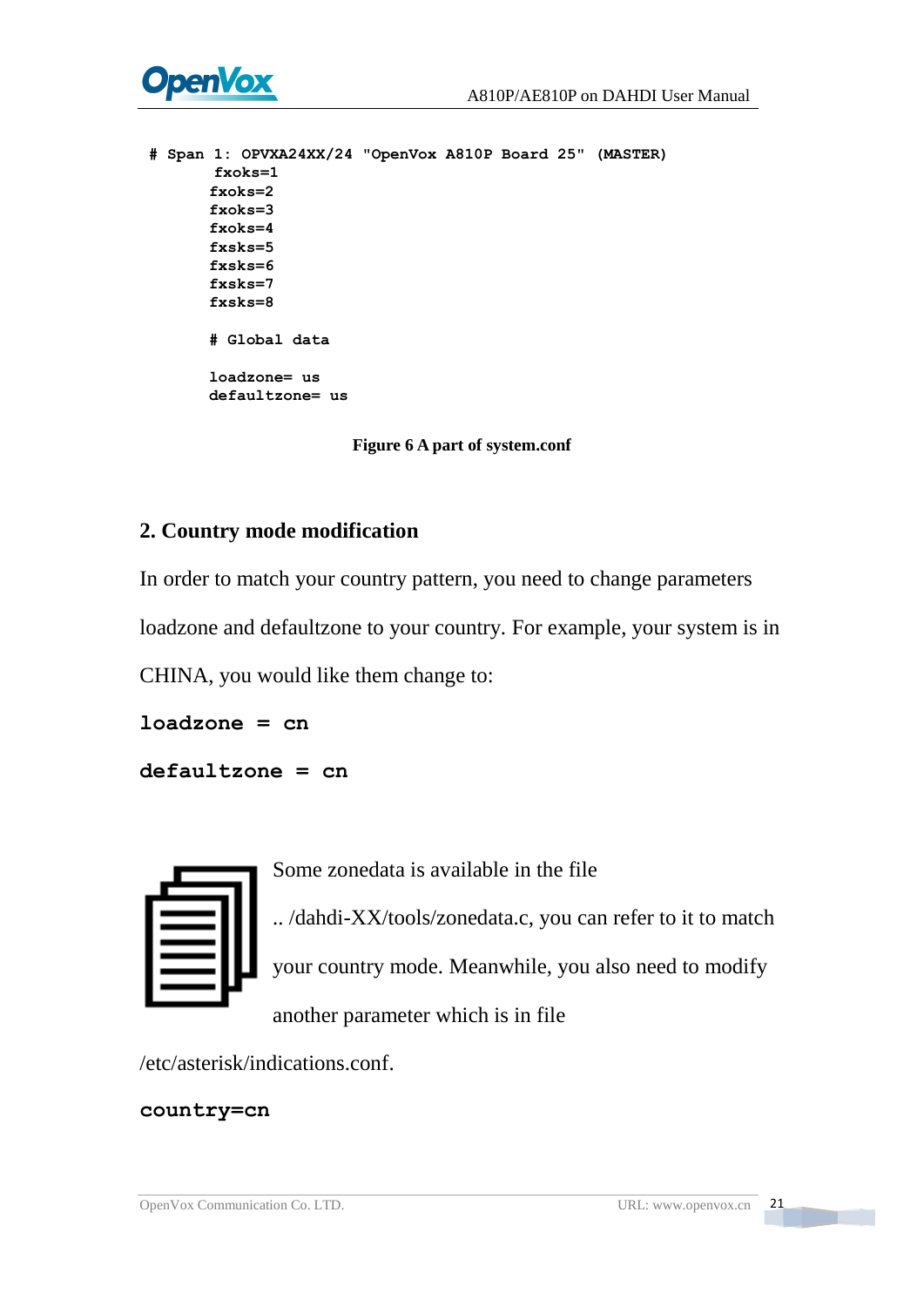

A part of file /etc/asterisk/dahdi-channels.conf is showed as

below.(Modification, if it is not agree with the hardware setup)

```
; Span 1: OPVXA24XX/24"OpenVox A810 Board 25" (MASTER) ;;; line="1 OPVXA24XX/24/0 FXOKS (In use)" Signalling=fxo ks //FXS ports use FXO signaling
callerid="Channel 1" <4001> mailbox=4001 group=5 context=from-internal channel => 1 callerid= group= context=default ;;; line="2 OPVXA24XX/24/1 FXOKS (In use)" signalling=fxo_ks callerid="Channel 2" <4002> mailbox=4002 group=5 context=from-internal channel => 2 callerid= group= Context=default ………………;;; line="5 OPVXA24XX/24/4 FXSKS" signalling=fxs ks //FXO ports use FXS signaling
callerid=asreceived group=0 context=from-pstn channel => 5 callerid= group= context=default ;;; line="6 OPVXA24XX/24/5 FXSKS" signalling=fxs_ks callerid=asreceived group=0 context=from-pstn channel => 6 callerid= group= Context=default ………………
```
#### **Figure 7 A part of dahdi-channels.conf**

**The Company**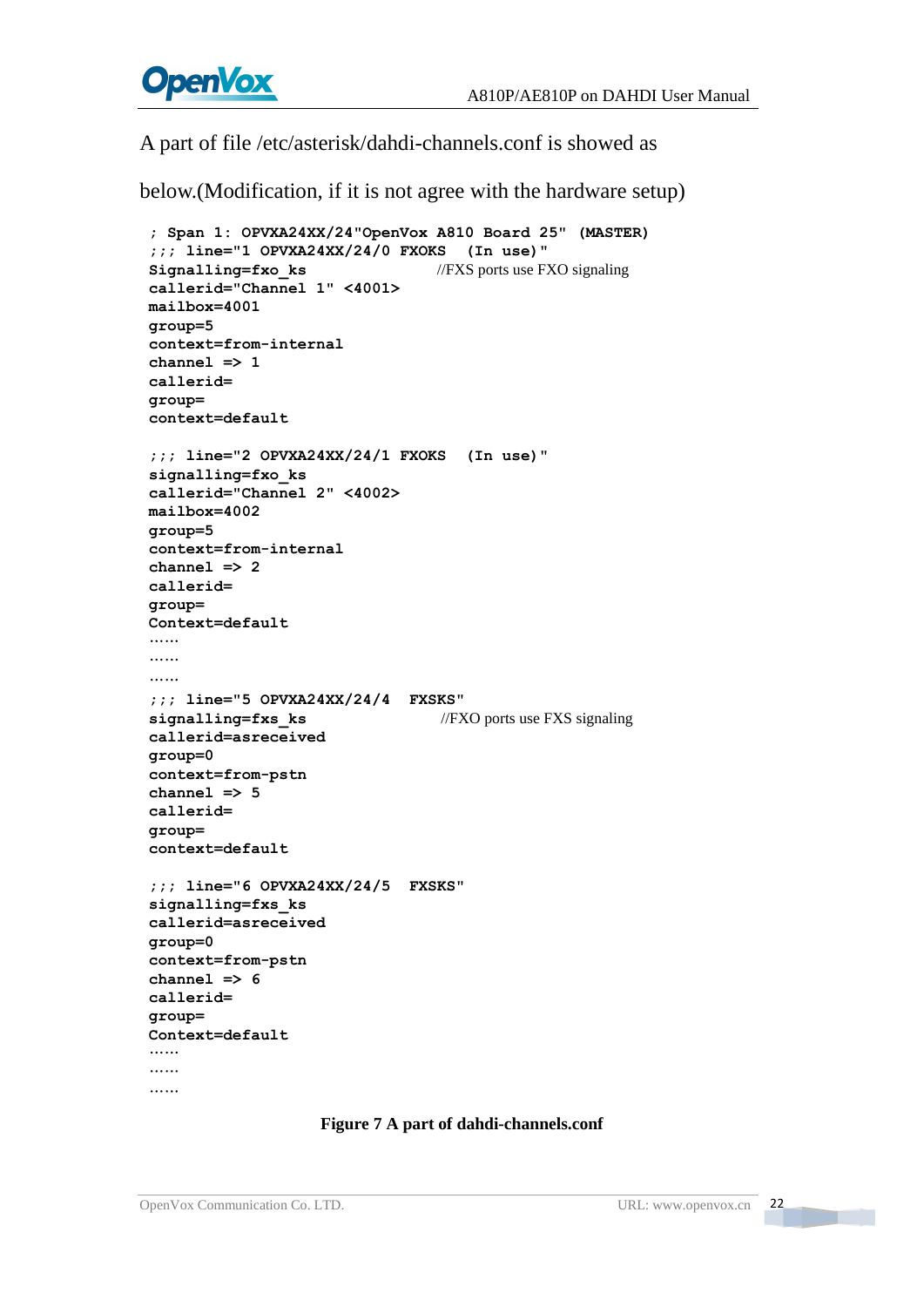# **OpenVox**

After modifying the country mode, please execute the following

command:

### **# dahdi\_cfg –vvvvvv**

The command is used for reading and loading parameters in the

configuration file system.conf and writing to the hardware. A part of

outputs are showed in the following figure.

```
Channel map: Channel 01: FXO Kewlstart (Default) (Echo Canceler: none) (Slaves: 01) Channel 02: FXO Kewlstart (Default) (Echo Canceler: none) (Slaves: 02) Channel 03: FXO Kewlstart (Default) (Echo Canceler: none) (Slaves: 03) Channel 04: FXO Kewlstart (Default) (Echo Canceler: none) (Slaves: 04) Channel 05: FXS Kewlstart (Default) (Echo Canceler: none) (Slaves: 05) Channel 06: FXS Kewlstart (Default) (Echo Canceler: none) (Slaves: 06) Channel 07: FXS Kewlstart (Default) (Echo Canceler: none) (Slaves: 07) Channel 08: FXS Kewlstart (Default) (Echo Canceler: none) (Slaves: 08) 8 channels to configure. Setting echocan for channel 1 to none Setting echocan for channel 2 to none Setting echocan for channel 3 to none Setting echocan for channel 4 to none Setting echocan for channel 5 to none Setting echocan for channel 6 to none Setting echocan for channel 7 to none Setting echocan for channel 8 to none
```
**Figure 8 Channel map**

### **3. Asterisk initiation**

### **# asterisk –vvvvvvvgc**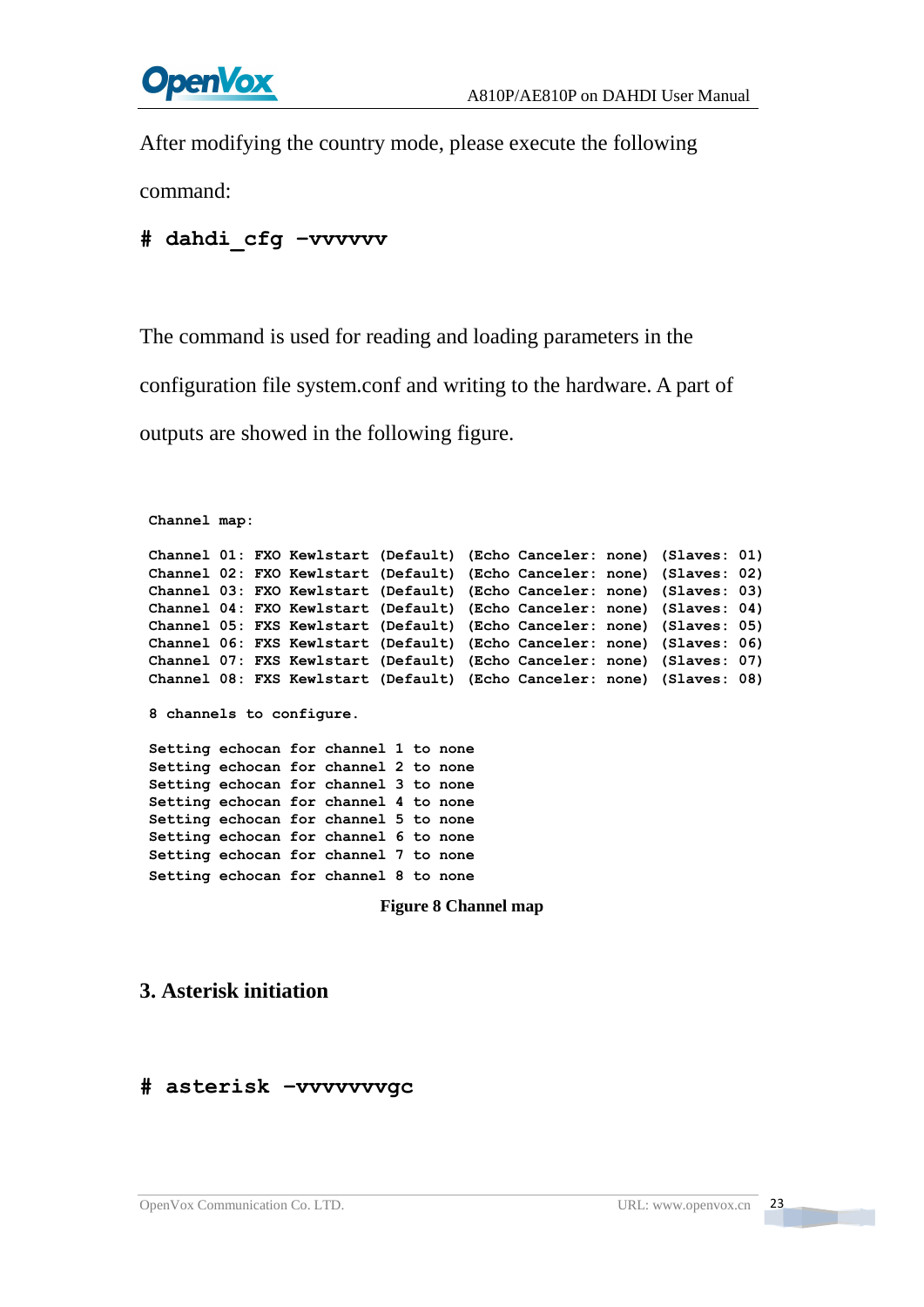

If Asterisk is already activate, run **"**asterisk –r**"** instead. In the CLI,

please run the following command:

```
localhost*CLI> dahdi show channels
```

| Chan Extension<br>Pseudo | Context<br>default | Language | MOH Interpret<br>default |
|--------------------------|--------------------|----------|--------------------------|
| 1                        | from-internal      |          | default                  |
| 2                        | from-internal      |          | default                  |
| 3                        | from-internal      |          | default                  |
| 4                        | from-internal      |          | default                  |
| 5                        | from-pstn          |          | default                  |
| 6                        | from-pstn          |          | default                  |
| 7                        | from-pstn          |          | default                  |
| 8                        | from-pstn          |          | default                  |
|                          |                    |          |                          |

#### **Figure 9 channels show**

If DAHDI channels are found, it means they have been loaded into

Asterisk. You are going to edit dialplan by your requirements.

### **4. Dialplan edit**

Users must make sure that the context **"**from-pstn**"** and **"**from-internal**"**

are in extensions.conf, here a simple example is given:

### **# vim /etc/asterisk/extensions.conf**

```
[from-pstn] exten => s,1,Answer() exten => s,n,Dial(dahdi/1,,r) ext{en} \Rightarrow s, n, \text{Hangup}()[from-internal] exten => 200,1,Dial(dahdi/7/outgoing_number) exten => 200,2,Hangup()
```
#### **Figure 10dialplan show**

# OpenVox Communication Co. LTD. URL: www.openvox.cn 24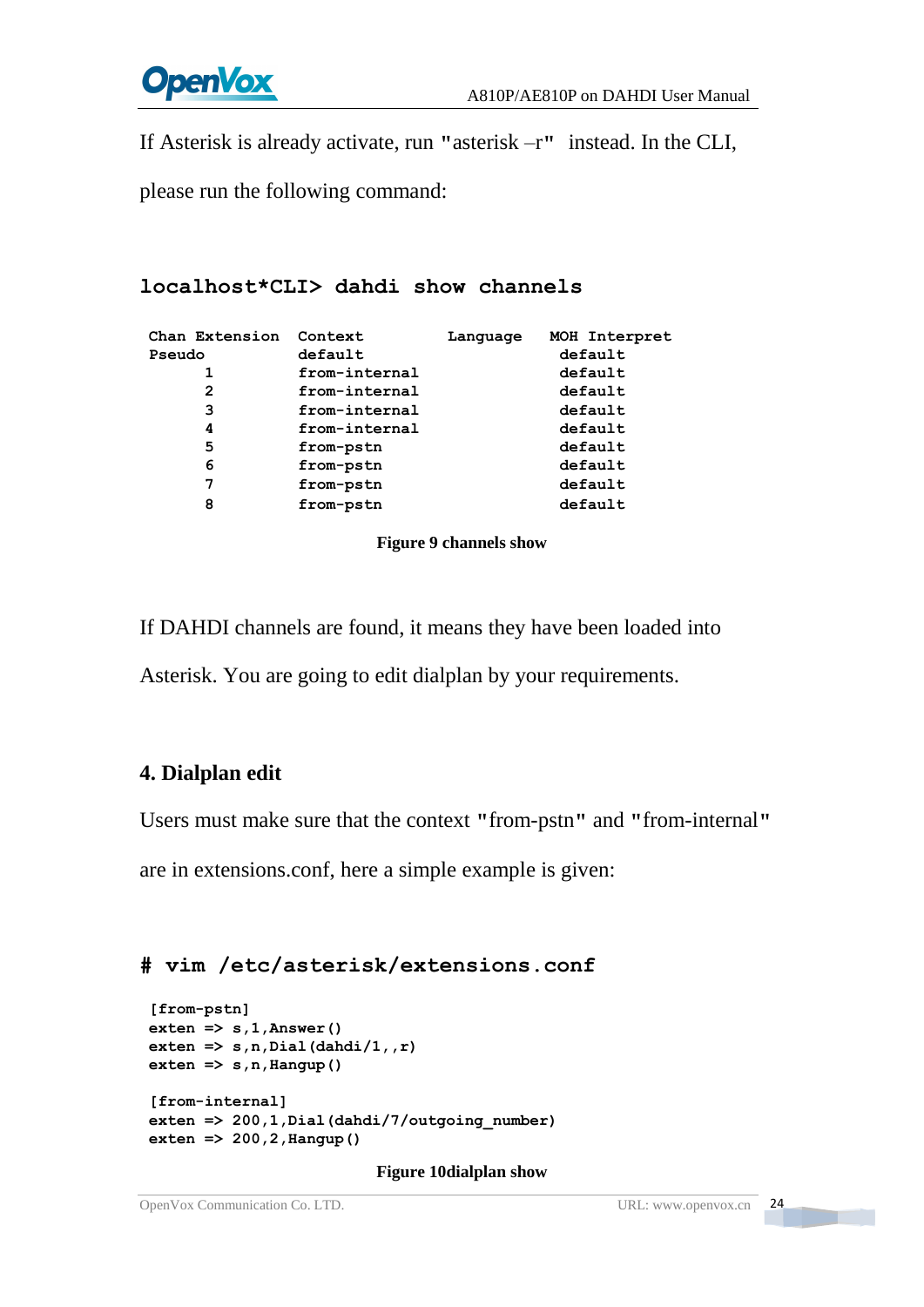

You should write the destination number instead of the outgoing\_number in the above dial plan. The dial plan achieves that when an extension telephone dials 200,

Asterisk will transfer through channel 7to the destination. While a call comes from PSTN line, Asterisk answers firstly, and then gets through to the extension set which connects to channel 1.

After saving your dialplan, please run **"**asterisk –r**"**, then execute **"**reload**"** in the CLI. Next you are able to make calls.

### **Additional function**

Users should run command **"cat /proc/interrupts"** to check A810P/AE810Phas independent interrupt. If A810P/AE810P shares interrupt with other devices, it may cause some problems even cannot work normally. While A810P/AE810P allows users to modify interrupt pin during firmware upgrade for avoiding interrupt conflict.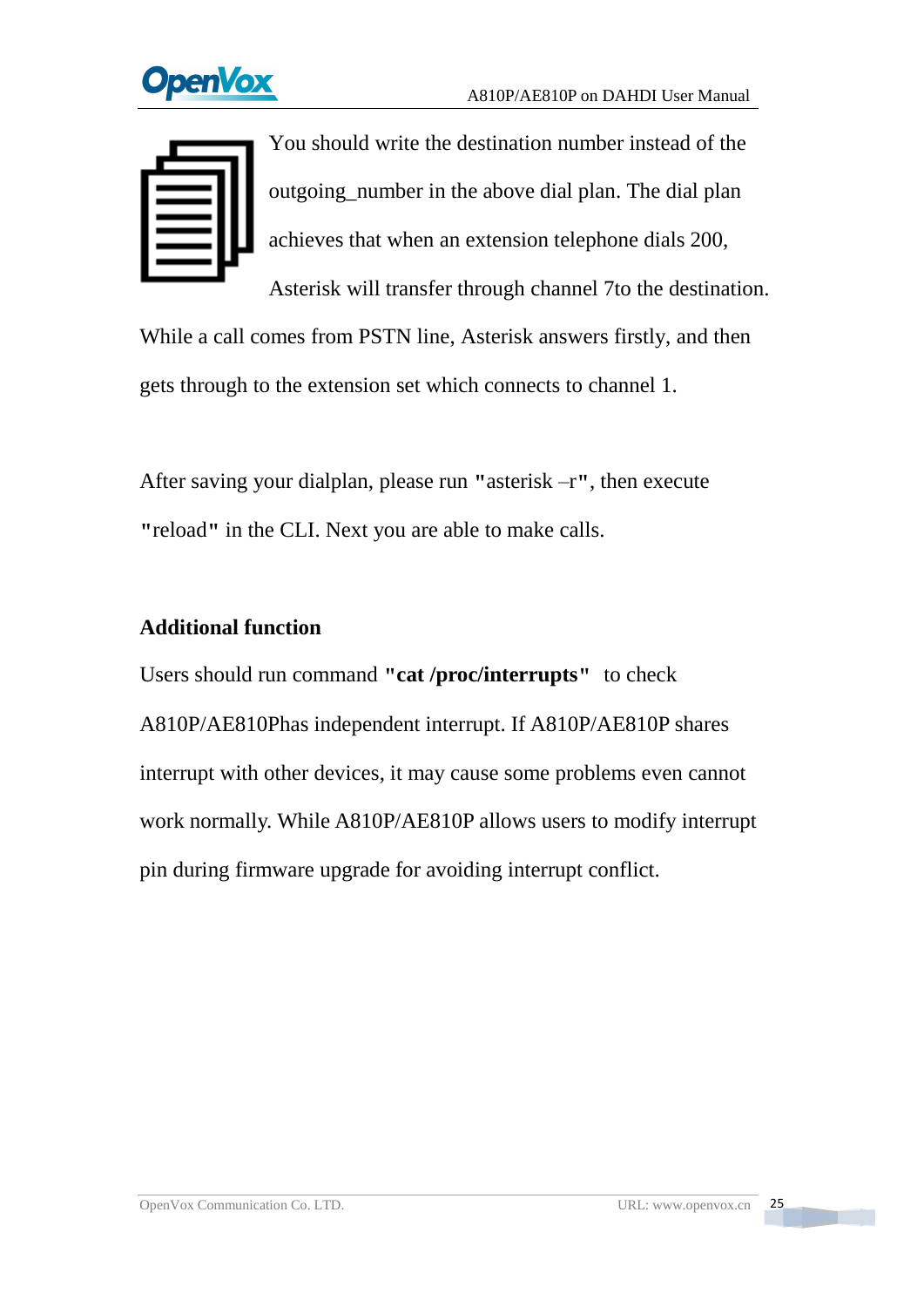

## <span id="page-26-0"></span>**Chapter 4 Reference**

[www.openvox.cn](http://www.openvox.cn/) [www.digium.com](http://www.digium.com/) [www.asterisk.org](http://www.asterisk.org/) [www.voip-info.org](http://www.voip-info.org/) [www.asteriskguru.com](http://www.asteriskguru.com/)

### **Tips**

Any questions during installation please consult in our forum or look up for answers from the following websites:

**[Forum](http://bbs.openvox.cn/)**

**[wiki](http://wiki.openvox.cn/index.php/%E9%A6%96%E9%A1%B5)**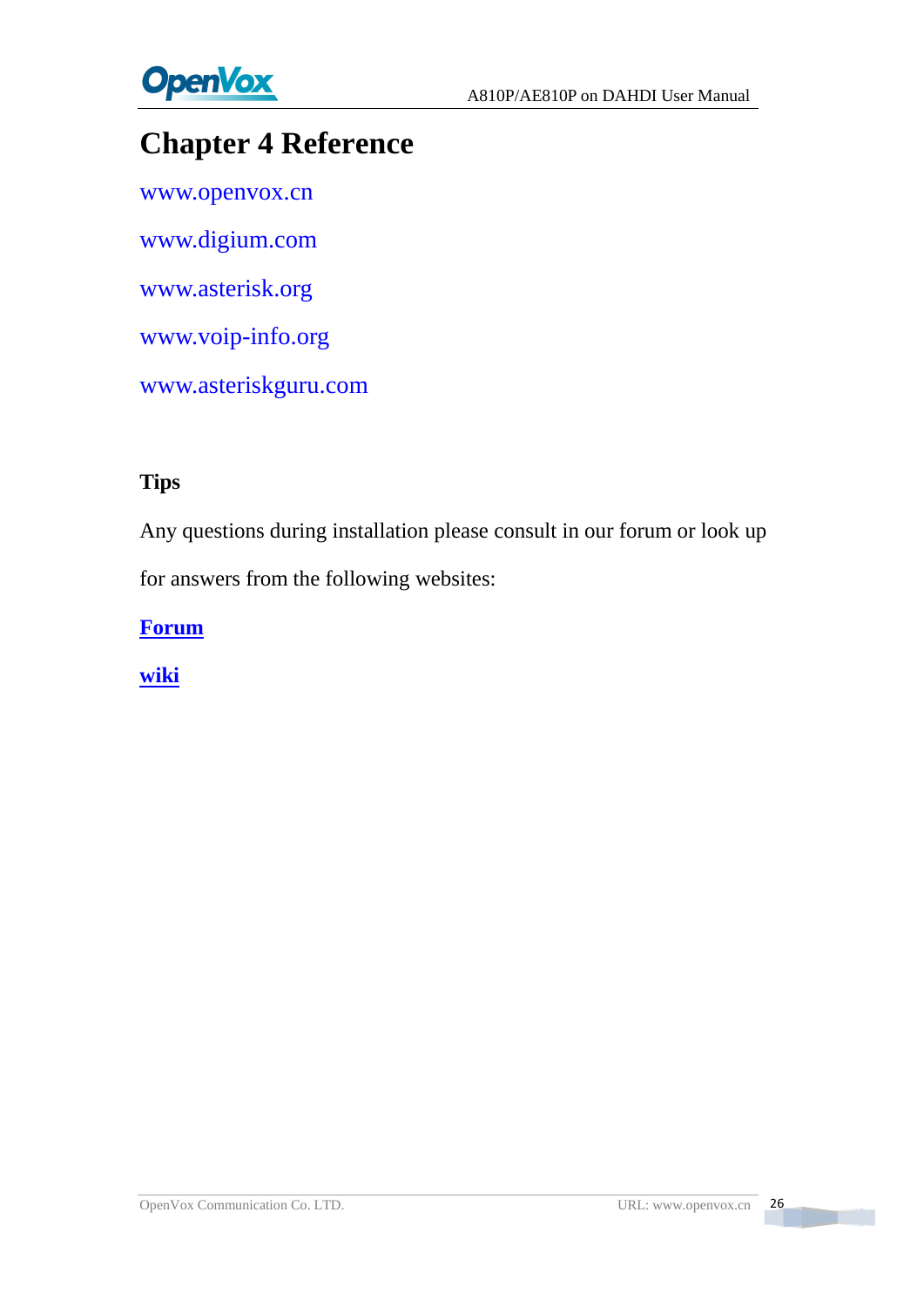

## <span id="page-27-0"></span>**Appendix A Specifications**

### •**Weight and Size**

Weight: 85g (A810P) (3.00oz) 10g (ECmodule) (0.35oz)

Size: 136.3×106.7×18mm<sup>3</sup>

### •**Interfaces**

PCI Bus: Be compatible with standard PCI 2.2 or above with both 3.3 V

and 5 V slot

Power Supply Connect: 12V 4-pin connector

Local Loop Access: Eight industry standard RJ-11 ports

### •**Environment**

Temperature: 0 ~50°C (Operation)

 $-40 \sim 125$ °C (Storage)

Humidity: 10 ~90% NON-CONDENSING

### •**Power consumption**

Voltage: 12V

Power: 8.21W Minimum, 88.24W Maximum at 3.3 V or 5 V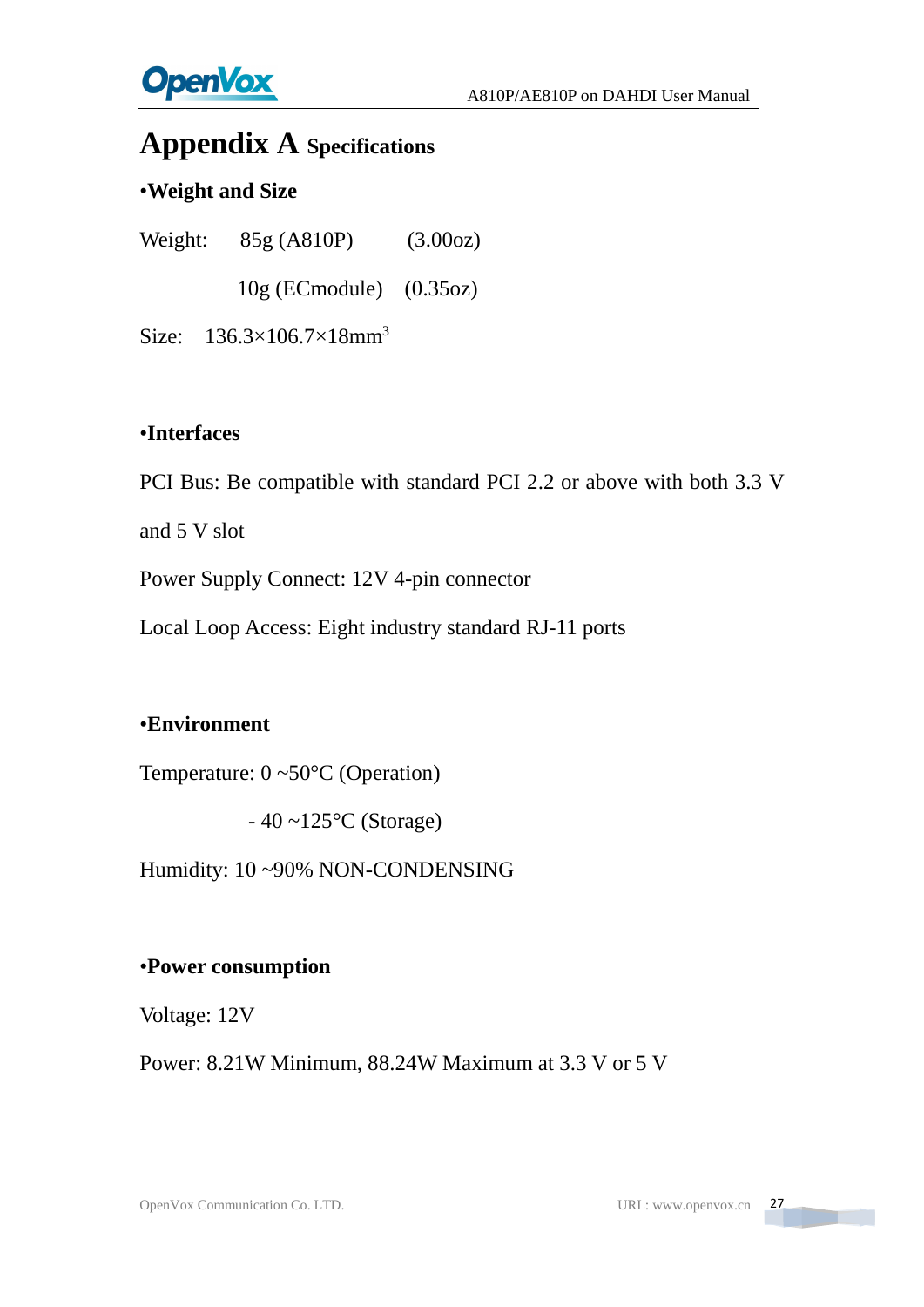## •**Hardware and software requirements**

RAM 128 + MB

Linux kernel 2.4.X or 2.6.X

CPU 800+ MHZ